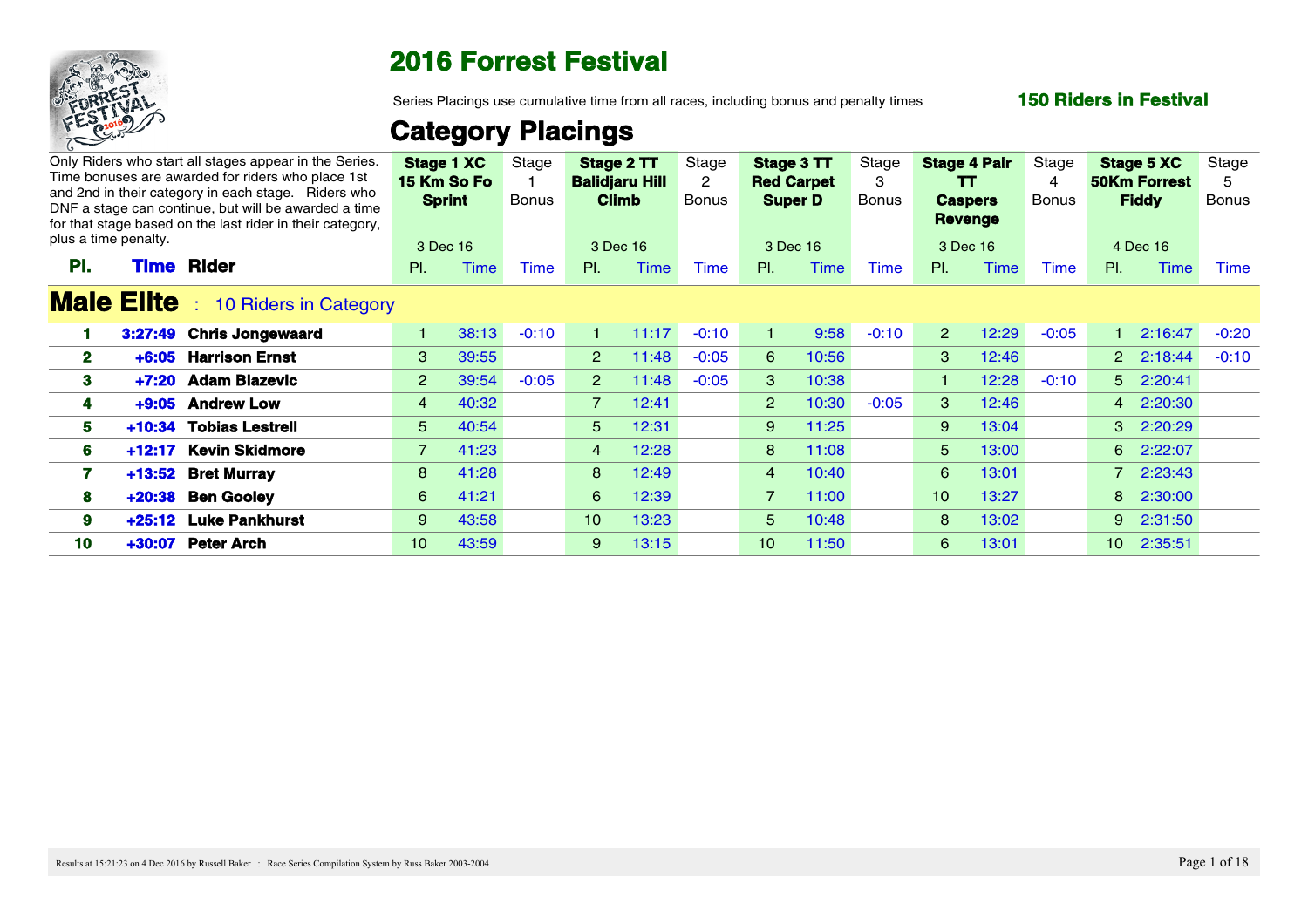

Series Placings use cumulative time from all races, including bonus and penalty times

### **150 Riders in Festival**

| Only Riders who start all stages appear in the Series.<br>Time bonuses are awarded for riders who place 1st<br>and 2nd in their category in each stage. Riders who<br>DNF a stage can continue, but will be awarded a time<br>for that stage based on the last rider in their category, |             | <b>Stage 1 XC</b> Stage<br>15 Km So Fo<br><b>Sprint</b> | <b>Bonus</b> |     | Stage 2 TT<br><b>Balidjaru Hill</b><br><b>Climb</b> | Stage<br><b>Bonus</b> | Stage 3 TT<br><b>Red Carpet</b><br><b>Super D</b> |       | Stage<br>Bonus | <b>Stage 4 Pair</b><br>TT<br><b>Caspers</b><br><b>Revenge</b> |       | Stage<br>Bonus | <b>Stage 5 XC</b><br><b>50Km Forrest</b><br><b>Fiddy</b> |                 | Stage<br>Bonus |  |  |  |  |  |
|-----------------------------------------------------------------------------------------------------------------------------------------------------------------------------------------------------------------------------------------------------------------------------------------|-------------|---------------------------------------------------------|--------------|-----|-----------------------------------------------------|-----------------------|---------------------------------------------------|-------|----------------|---------------------------------------------------------------|-------|----------------|----------------------------------------------------------|-----------------|----------------|--|--|--|--|--|
| plus a time penalty.                                                                                                                                                                                                                                                                    |             | 3 Dec 16                                                |              |     | 3 Dec 16                                            |                       | 3 Dec 16                                          |       |                | 3 Dec 16                                                      |       |                | 4 Dec 16                                                 |                 |                |  |  |  |  |  |
| Rider<br>PI.<br><b>Fime</b>                                                                                                                                                                                                                                                             | PI.         | Time                                                    | Time         | PI. | Time                                                | -ime                  | PL.                                               |       | Time           | <b>PI</b>                                                     | Time  | <b>ime</b>     | PL.                                                      | Time            | Time           |  |  |  |  |  |
| <b>Female Elite</b> : 3 Riders in Category                                                                                                                                                                                                                                              |             |                                                         |              |     |                                                     |                       |                                                   |       |                |                                                               |       |                |                                                          |                 |                |  |  |  |  |  |
| 4:01:48 Renata Bucher                                                                                                                                                                                                                                                                   |             | 45:42                                                   | $-0:10$      |     | 14:27                                               | $-0:10$               |                                                   | 12:01 | $-0:10$        |                                                               | 14:29 | $-0:10$        |                                                          | 2:36:09 -0:20   |                |  |  |  |  |  |
| +18:26 Jody Bush                                                                                                                                                                                                                                                                        | $2^{\circ}$ | 47:41                                                   | $-0:05$      |     | 15:24                                               | $-0:05$               |                                                   | 12:49 | $-0:05$        |                                                               | 15:26 | $-0:05$        |                                                          | 2 2:49:24 -0:10 |                |  |  |  |  |  |
| +53:06 Aurelia Strozik                                                                                                                                                                                                                                                                  | 3           | 56:14                                                   |              | -3  | 17:01                                               |                       | 3                                                 | 14:46 |                |                                                               | 16:59 |                |                                                          | 3 3:09:54       |                |  |  |  |  |  |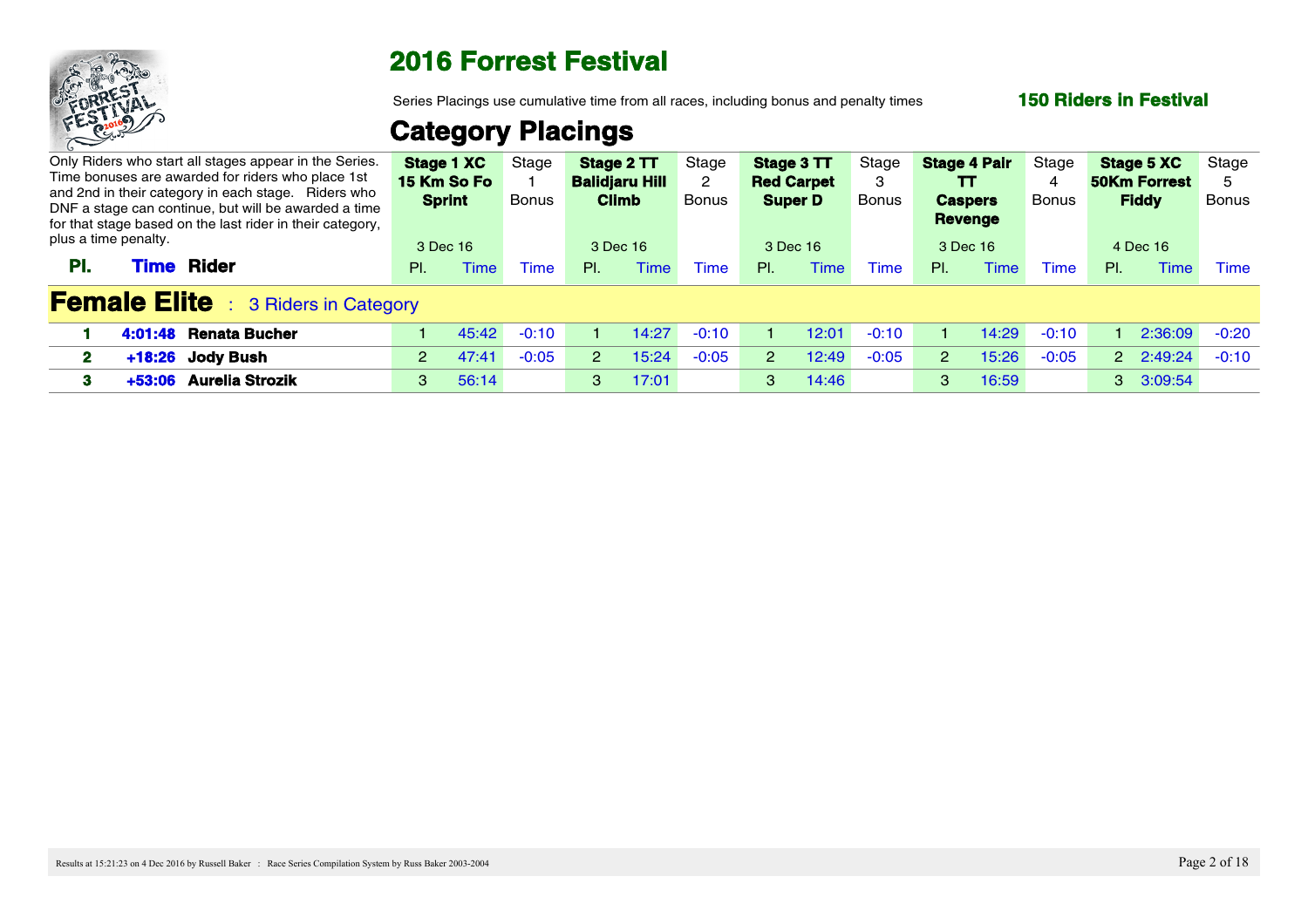

Series Placings use cumulative time from all races, including bonus and penalty times

### **150 Riders in Festival**

|                      | Only Riders who start all stages appear in the Series.<br>Time bonuses are awarded for riders who place 1st                                                              |                | <b>Stage 1 XC</b><br>15 Km So Fo | Stage        |                | Stage 2 TT<br><b>Balidjaru Hill</b> | Stage        | <b>Red Carpet</b> | Stage 3 TT     | Stage       | <b>Stage 4 Pair</b><br>TT.       |          | Stage   | <b>Stage 5 XC</b><br><b>50Km Forrest</b> |                  | Stage |
|----------------------|--------------------------------------------------------------------------------------------------------------------------------------------------------------------------|----------------|----------------------------------|--------------|----------------|-------------------------------------|--------------|-------------------|----------------|-------------|----------------------------------|----------|---------|------------------------------------------|------------------|-------|
|                      | and 2nd in their category in each stage. Riders who<br>DNF a stage can continue, but will be awarded a time<br>for that stage based on the last rider in their category, |                | <b>Sprint</b>                    | <b>Bonus</b> |                | <b>Climb</b>                        | <b>Bonus</b> |                   | <b>Super D</b> | Bonus       | <b>Caspers</b><br><b>Revenge</b> |          | Bonus   | <b>Fiddy</b>                             |                  | Bonus |
| plus a time penalty. |                                                                                                                                                                          |                | 3 Dec 16                         |              | 3 Dec 16       |                                     |              |                   | 3 Dec 16       |             | 3 Dec 16                         |          |         | 4 Dec 16                                 |                  |       |
| PL.                  | Rider<br><b>Fime</b>                                                                                                                                                     | $PL =$         | <b>Time</b>                      | <b>Time</b>  | PL             | <b>Time</b>                         | Time         | PL                | <b>Time</b>    | <b>Time</b> | PL                               | Time     | Time    | PL                                       | Time             | Time  |
|                      | <b>Male Junior U19</b> : 5 Riders in Category                                                                                                                            |                |                                  |              |                |                                     |              |                   |                |             |                                  |          |         |                                          |                  |       |
|                      | 3:50:35 Callum Grant                                                                                                                                                     | $2^{\circ}$    | -43:14                           | $-0:05$      |                | 12:44                               | $-0:10$      | 2                 | 11:21          | $-0:05$     |                                  | 13:36    |         |                                          | 1 2:30:20 -0:20  |       |
|                      | <b>James Coomber</b><br>$+5:43$                                                                                                                                          |                | 42:53                            | $-0:10$      | 2              | 13:11                               | $-0:05$      |                   | 11:17          | $-0:10$     |                                  | 13:30    | $-0:05$ |                                          | 3 2:35:57        |       |
|                      | +7:58 Robert Allison                                                                                                                                                     | $3 -$          | 45:41                            |              | $3^{\circ}$    | 13:28                               |              | $\overline{4}$    | 11:35          |             |                                  | $-13:12$ | $-0:10$ |                                          | 2 2:34:57 -0:10  |       |
|                      | +21:11 Oliver King                                                                                                                                                       | $\overline{4}$ | 45:51                            |              | $5 -$          | 14:27                               |              |                   | $5 - 11:42$    |             | $\overline{4}$                   | 13:48    |         |                                          | 4 2:45:58        |       |
|                      | Jaxon King<br>+42:03                                                                                                                                                     | $6 -$          | 49:59                            |              | $\overline{4}$ | 14:09                               |              | 6 <sup>6</sup>    | 12:44          |             | $5^{\circ}$                      | 14:09    |         |                                          | $5\quad 3:01:37$ |       |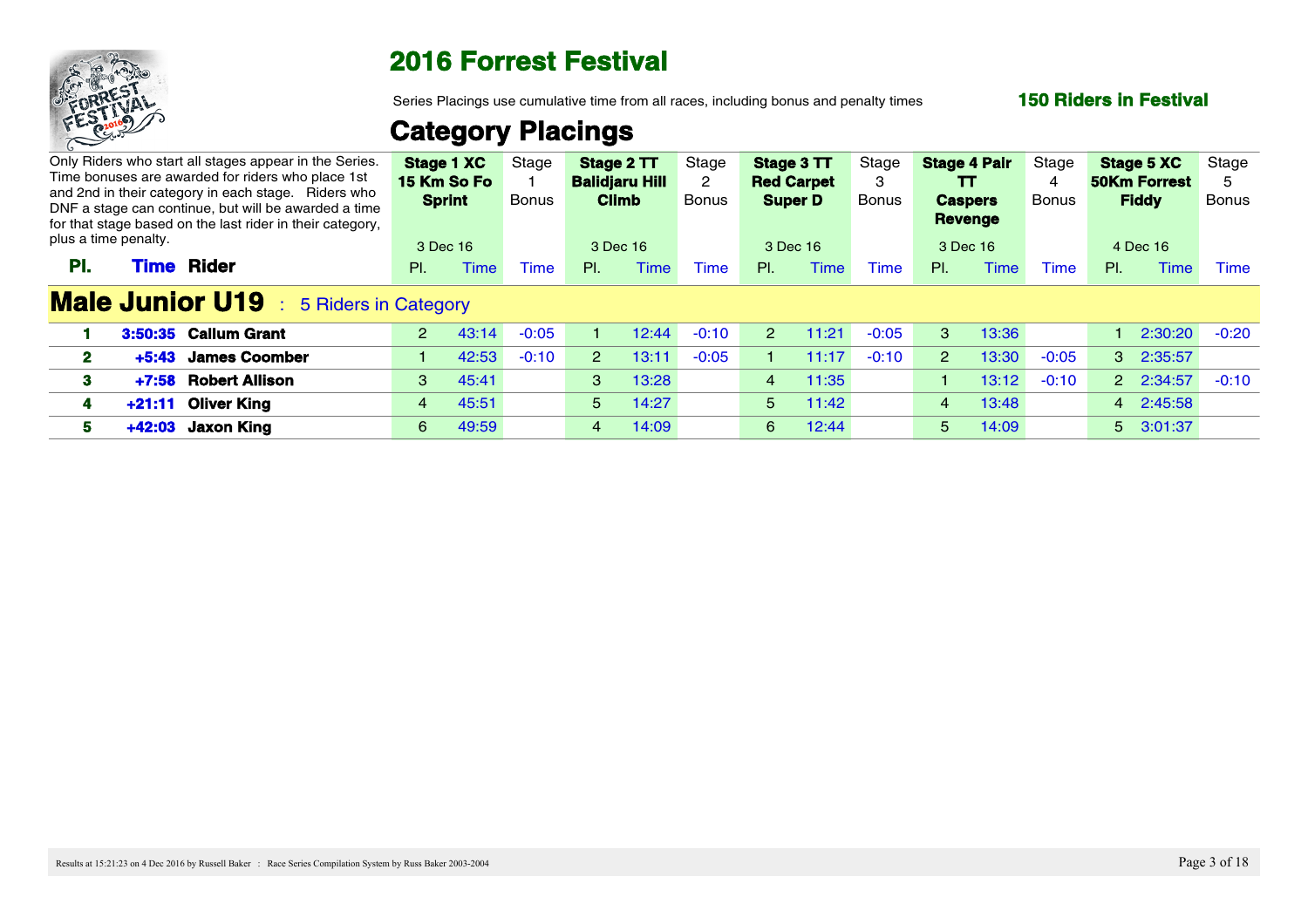

Series Placings use cumulative time from all races, including bonus and penalty times

### **150 Riders in Festival**

| Only Riders who start all stages appear in the Series.<br>Time bonuses are awarded for riders who place 1st<br>and 2nd in their category in each stage. Riders who<br>DNF a stage can continue, but will be awarded a time<br>for that stage based on the last rider in their category, |                                                     | Stage<br>Bonus                                                                                                           |                                                                                                                         |       | Stage<br>Bonus                                                                                                                      |                      |                      | Stage<br>Bonus                                                                              |                      |       | Stage<br><b>Bonus</b>                                                                    |             |                 | Stage<br>Bonus                                                                                                                                                                                  |
|-----------------------------------------------------------------------------------------------------------------------------------------------------------------------------------------------------------------------------------------------------------------------------------------|-----------------------------------------------------|--------------------------------------------------------------------------------------------------------------------------|-------------------------------------------------------------------------------------------------------------------------|-------|-------------------------------------------------------------------------------------------------------------------------------------|----------------------|----------------------|---------------------------------------------------------------------------------------------|----------------------|-------|------------------------------------------------------------------------------------------|-------------|-----------------|-------------------------------------------------------------------------------------------------------------------------------------------------------------------------------------------------|
|                                                                                                                                                                                                                                                                                         |                                                     |                                                                                                                          |                                                                                                                         |       |                                                                                                                                     |                      |                      |                                                                                             |                      |       |                                                                                          |             |                 | Time                                                                                                                                                                                            |
|                                                                                                                                                                                                                                                                                         |                                                     |                                                                                                                          |                                                                                                                         |       |                                                                                                                                     |                      |                      |                                                                                             |                      |       |                                                                                          |             |                 |                                                                                                                                                                                                 |
| 2:30:26 Cooper Jessen                                                                                                                                                                                                                                                                   |                                                     | $-0:10$                                                                                                                  |                                                                                                                         |       | $-0:10$                                                                                                                             | -3                   | 11:39                |                                                                                             |                      | 13:19 | $-0:10$                                                                                  |             |                 |                                                                                                                                                                                                 |
| <b>Mitchell Snowball</b><br>$+1:10$                                                                                                                                                                                                                                                     |                                                     | $-0:05$                                                                                                                  | 2 <sup>2</sup>                                                                                                          | 15:01 | $-0:05$                                                                                                                             |                      | 11:30                | $-0:10$                                                                                     |                      | 13:29 | $-0:05$                                                                                  |             |                 | $-0:20$                                                                                                                                                                                         |
| +5:58 Kyle Donohue                                                                                                                                                                                                                                                                      |                                                     |                                                                                                                          |                                                                                                                         | 15:02 |                                                                                                                                     |                      |                      | $-0:05$                                                                                     | <u>3</u>             | 14:00 |                                                                                          |             |                 |                                                                                                                                                                                                 |
| <b>Hugh Bryant</b><br>$+41:41$                                                                                                                                                                                                                                                          |                                                     |                                                                                                                          |                                                                                                                         | 18:07 |                                                                                                                                     | 9                    | 14:51                |                                                                                             | 6 <sup>6</sup>       | 16:06 |                                                                                          |             |                 |                                                                                                                                                                                                 |
| <b>Jack Baldwin</b><br>$-43:41$                                                                                                                                                                                                                                                         |                                                     |                                                                                                                          |                                                                                                                         |       |                                                                                                                                     | 8 <sup>1</sup>       | 14:36                |                                                                                             | $\overline{7}$       | 16:21 |                                                                                          |             |                 |                                                                                                                                                                                                 |
| +54:24 Henry Hackett                                                                                                                                                                                                                                                                    |                                                     |                                                                                                                          |                                                                                                                         | 17:03 |                                                                                                                                     |                      | 13:19                |                                                                                             | $\overline{4}$       | 15:07 |                                                                                          |             |                 |                                                                                                                                                                                                 |
| +1:00:26 Fergus Hackett                                                                                                                                                                                                                                                                 |                                                     |                                                                                                                          |                                                                                                                         | 17:27 |                                                                                                                                     | $\overline{4}$       | 13:03                |                                                                                             | 8 <sup>1</sup>       | 16:34 |                                                                                          |             |                 |                                                                                                                                                                                                 |
| 8 +1:04:46 Liam Flavell                                                                                                                                                                                                                                                                 |                                                     |                                                                                                                          | 9                                                                                                                       | 24:41 |                                                                                                                                     | 6 <sup>6</sup>       | 14:13                |                                                                                             | 5 <sup>5</sup>       | 15:53 |                                                                                          |             |                 |                                                                                                                                                                                                 |
|                                                                                                                                                                                                                                                                                         | plus a time penalty.<br><b>Rider</b><br><b>Time</b> | <b>Sprint</b><br>3 Dec 16<br>PL<br>Time<br><b>Male Junior U16</b> : 8 Riders in Category<br>3<br>$\overline{4}$<br>$5 -$ | Stage 1 XC<br>15 Km So Fo<br>Time<br>44:53<br>2 45:08<br>46:19<br>6 1:01:32<br>8 1:03:24<br>58:03<br>7 1:02:28<br>59:06 | PI.   | Stage 2 TT<br><b>Balidjaru Hill</b><br><b>Climb</b><br>3 Dec 16<br><b>Time</b><br>-3<br>$6 -$<br>7 19:21<br>$\overline{4}$<br>$5 -$ | <b>Time</b><br>14:02 | PL<br>5 <sup>1</sup> | Stage 3 TT<br><b>Red Carpet</b><br><b>Super D</b><br>3 Dec 16<br><b>Time</b><br>$2^{\circ}$ | <b>Time</b><br>11:36 | PL    | <b>Stage 4 Pair</b><br><b>TT</b><br><b>Caspers</b><br>Revenge<br>3 Dec 16<br><b>Time</b> | <b>Time</b> | $\mathsf{PI}$ . | Stage 5 XC<br><b>50Km Forrest</b><br><b>Fiddy</b><br>4 Dec 16<br>Time<br>2 1:07:13 -0:10<br>1:07:13<br>$3 - 1:09:32$<br>$5 - 1:21:31$<br>4 1:20:25<br>$6$ 1:41:18<br>8 1:41:20<br>$7 - 1:41:19$ |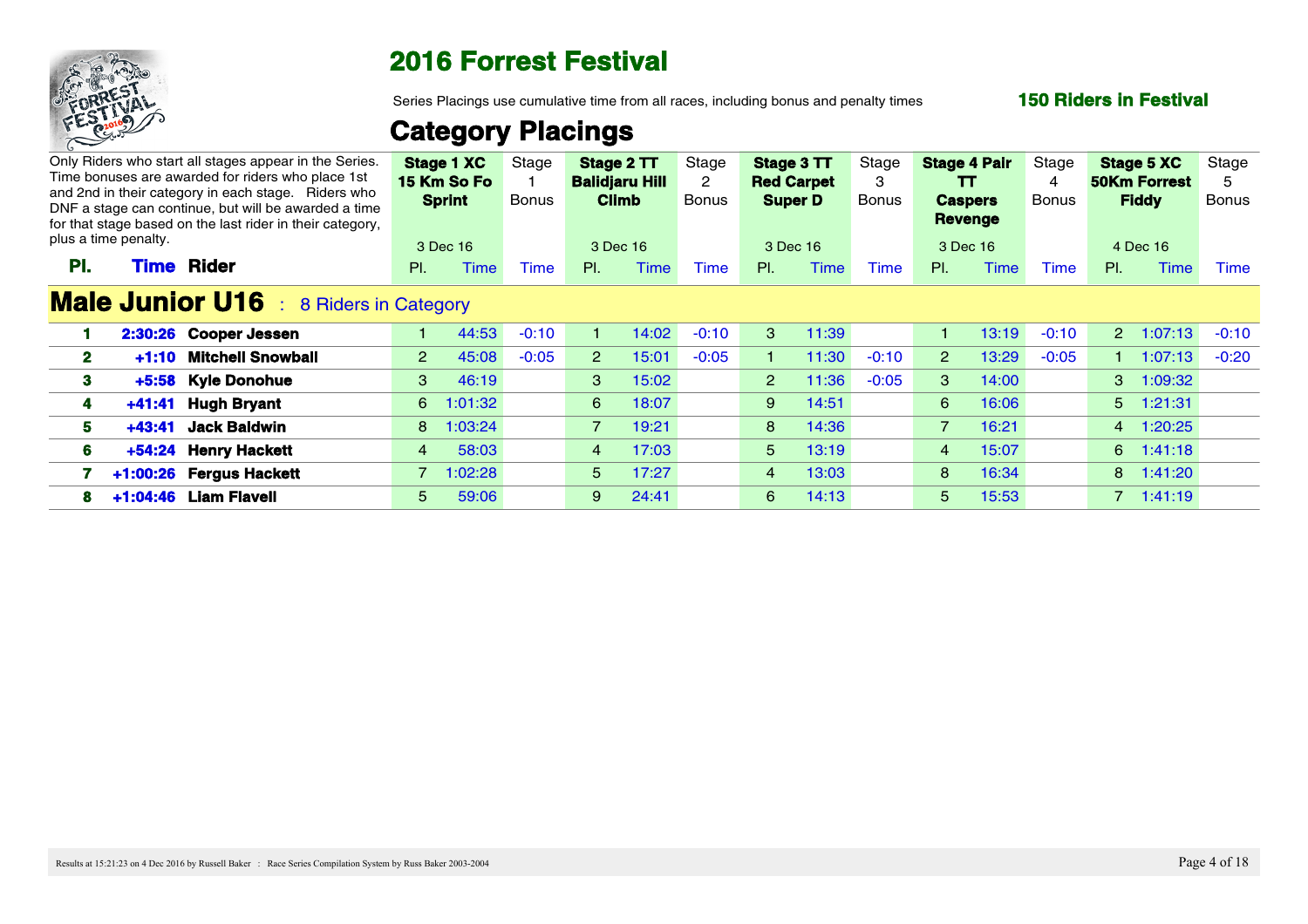

Series Placings use cumulative time from all races, including bonus and penalty times

### **150 Riders in Festival**

| plus a time penalty. | Only Riders who start all stages appear in the Series.<br>Time bonuses are awarded for riders who place 1st<br>and 2nd in their category in each stage. Riders who<br>DNF a stage can continue, but will be awarded a time<br>for that stage based on the last rider in their category, |                | Stage 1 XC<br>15 Km So Fo<br><b>Sprint</b><br>3 Dec 16 | Stage<br>Bonus | <b>Climb</b> | Stage 2 TT<br><b>Balidjaru Hill</b><br>3 Dec 16 | Stage<br>Bonus | Stage 3 TT<br><b>Red Carpet</b><br><b>Super D</b><br>3 Dec 16 |       | Stage<br><b>Bonus</b> |                | <b>Stage 4 Pair</b><br>TT.<br><b>Caspers</b><br>Revenge<br>3 Dec 16 | Stage<br>Bonus | Stage 5 XC<br><b>50Km Forrest</b><br><b>Fiddy</b><br>4 Dec 16 |                 | Stage<br>Bonus |
|----------------------|-----------------------------------------------------------------------------------------------------------------------------------------------------------------------------------------------------------------------------------------------------------------------------------------|----------------|--------------------------------------------------------|----------------|--------------|-------------------------------------------------|----------------|---------------------------------------------------------------|-------|-----------------------|----------------|---------------------------------------------------------------------|----------------|---------------------------------------------------------------|-----------------|----------------|
| PI.                  | <b>Rider</b><br><b>Time</b>                                                                                                                                                                                                                                                             | $PL =$         | Гіmе                                                   | Time           | PI.          | Time                                            | <b>Time</b>    | PL                                                            | Time  | Time                  | PI.            | ïme                                                                 | Time           | PI.                                                           | <b>Time</b>     | Time           |
|                      | <b>Single Speed Male</b> : 7 Riders in Category                                                                                                                                                                                                                                         |                |                                                        |                |              |                                                 |                |                                                               |       |                       |                |                                                                     |                |                                                               |                 |                |
|                      | 4:15:06 craig Favaloro                                                                                                                                                                                                                                                                  | 1              | 46:49                                                  | $-0:10$        | 3            | 15:22                                           |                | $2^{\circ}$                                                   | 12:10 | $-0:05$               | 3              | 14:39                                                               |                |                                                               | 1 2:46:41 -0:20 |                |
| $\mathbf{2}^-$       | <b>Grant Palmer</b><br>$+1:04$                                                                                                                                                                                                                                                          | $3^{\circ}$    | 47:42                                                  |                | $2^{\circ}$  | 15:08                                           | $-0:05$        |                                                               | 12:04 | $-0:10$               |                | 14:05                                                               | $-0:10$        |                                                               | 2 2:47:46       | $-0:10$        |
| 3                    | <b>Andrew Howell</b><br>$+5:00$                                                                                                                                                                                                                                                         | $2^{\circ}$    | 47:29                                                  | $-0:05$        |              | 14:52                                           | $-0:10$        |                                                               | 12:35 |                       | 4              | 14:49                                                               |                |                                                               | 3 2:50:36       |                |
|                      | <b>Adam Nicholson</b><br>$+10:54$                                                                                                                                                                                                                                                       | 4              | 48:09                                                  |                | 4            | 16:16                                           |                | $\mathbf{3}$                                                  | 12:26 |                       |                | 2 14:38                                                             | $-0:05$        |                                                               | 4 2:54:36       |                |
| 5                    | Crispin Egli<br>$+29:51$                                                                                                                                                                                                                                                                | 5 <sup>5</sup> | 52:08                                                  |                | $6 -$        | 16:48                                           |                | 6 <sup>1</sup>                                                | 13:19 |                       | 5 <sup>1</sup> | 15:18                                                               |                |                                                               | 5 3:07:24       |                |
| 6                    | mark lunn<br>+39:54                                                                                                                                                                                                                                                                     | $7^{\circ}$    | 52:55                                                  |                |              | $5$ 16:42                                       |                | $\overline{7}$                                                | 13:23 |                       | 6              | 15:31                                                               |                |                                                               | 6 3:16:29       |                |
|                      | +1:38:46 Scott Enwright                                                                                                                                                                                                                                                                 | 8 <sub>1</sub> | 53:17                                                  |                | 9            | 17:43                                           |                | 9 <sup>7</sup>                                                | 55:20 |                       |                | 16:04                                                               |                |                                                               | 7 3:31:28       |                |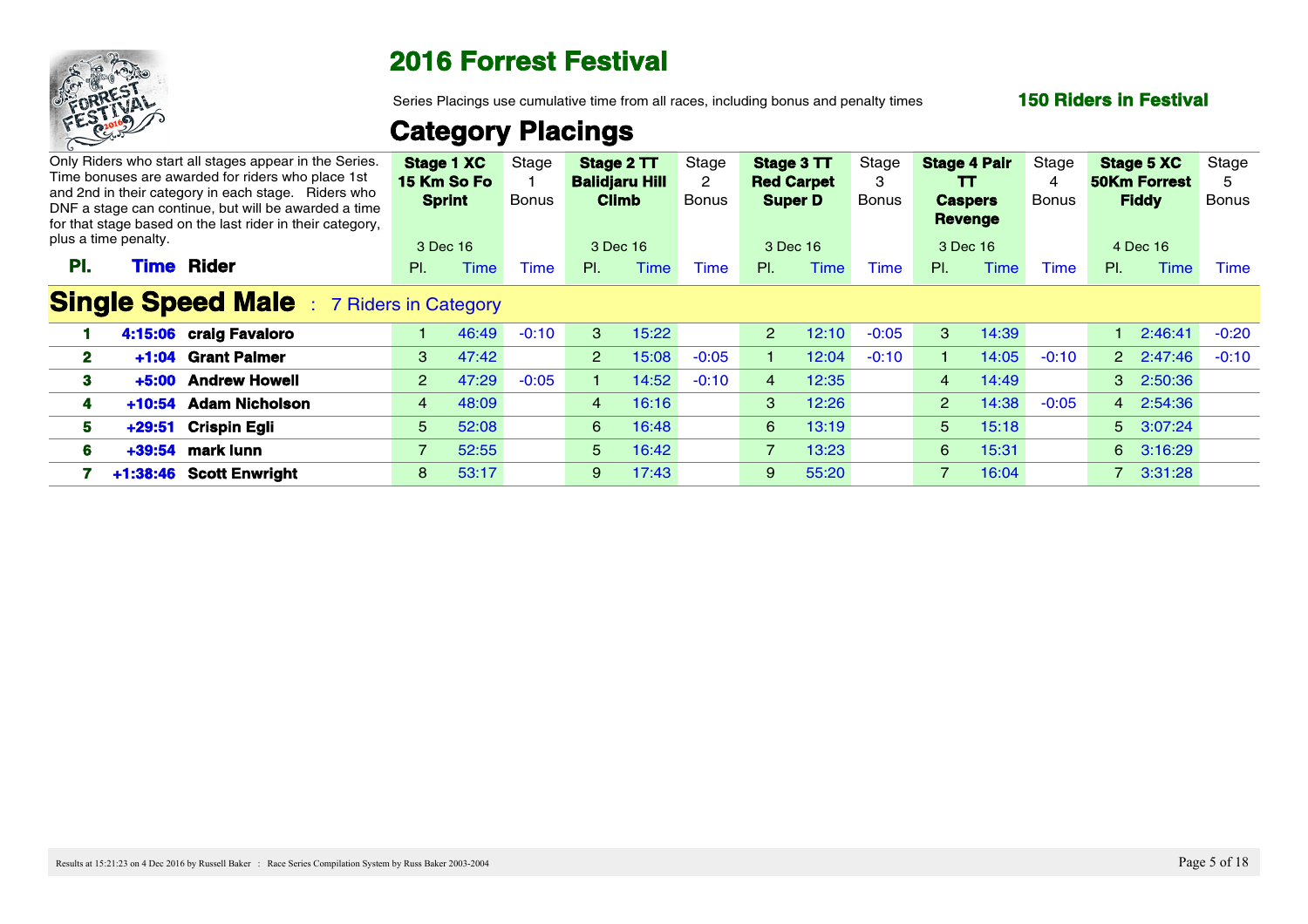

Series Placings use cumulative time from all races, including bonus and penalty times

### **150 Riders in Festival**

| Only Riders who start all stages appear in the Series.<br>Time bonuses are awarded for riders who place 1st<br>and 2nd in their category in each stage. Riders who<br>DNF a stage can continue, but will be awarded a time<br>for that stage based on the last rider in their category, |     | <b>Stage 1 XC</b> Stage<br><b>15 Km So Fo</b><br><b>Sprint</b> | <b>Bonus</b> |    | Stage 2 TT<br><b>Balidjaru Hill</b><br><b>Climb</b> | Stage<br><b>Bonus</b> | Stage 3 TT<br><b>Red Carpet</b><br><b>Super D</b> |      | Stage<br>Bonus | <b>Stage 4 Pair</b><br>TT.<br><b>Caspers</b><br>Revenge |       | Stage<br><b>Bonus</b> |     | <b>Stage 5 XC</b> Stage<br><b>50Km Forrest</b><br><b>Fiddy</b> | Bonus |  |
|-----------------------------------------------------------------------------------------------------------------------------------------------------------------------------------------------------------------------------------------------------------------------------------------|-----|----------------------------------------------------------------|--------------|----|-----------------------------------------------------|-----------------------|---------------------------------------------------|------|----------------|---------------------------------------------------------|-------|-----------------------|-----|----------------------------------------------------------------|-------|--|
| plus a time penalty.<br><b>Rider</b><br><b>Time</b><br>PI.                                                                                                                                                                                                                              | PI. | 3 Dec 16<br><b>Time</b>                                        | Time         | PL | 3 Dec 16<br>Time                                    | Time                  | 3 Dec 16<br>PL                                    | Time | Time           | 3 Dec 16<br>-PL                                         | Time. | Time                  | PL. | 4 Dec 16                                                       | Time  |  |
| <b>Single Speed Female</b>                                                                                                                                                                                                                                                              |     | 1 Riders in Category                                           |              |    |                                                     |                       |                                                   |      |                |                                                         |       |                       |     |                                                                |       |  |
| 5:12:33 Becky Johnson                                                                                                                                                                                                                                                                   |     | 57:33                                                          | $-0.1$       |    | 18:28.                                              |                       |                                                   |      | $-0:10$        |                                                         |       | $-0:10$               |     | $3:25:18$ $-0:20$                                              |       |  |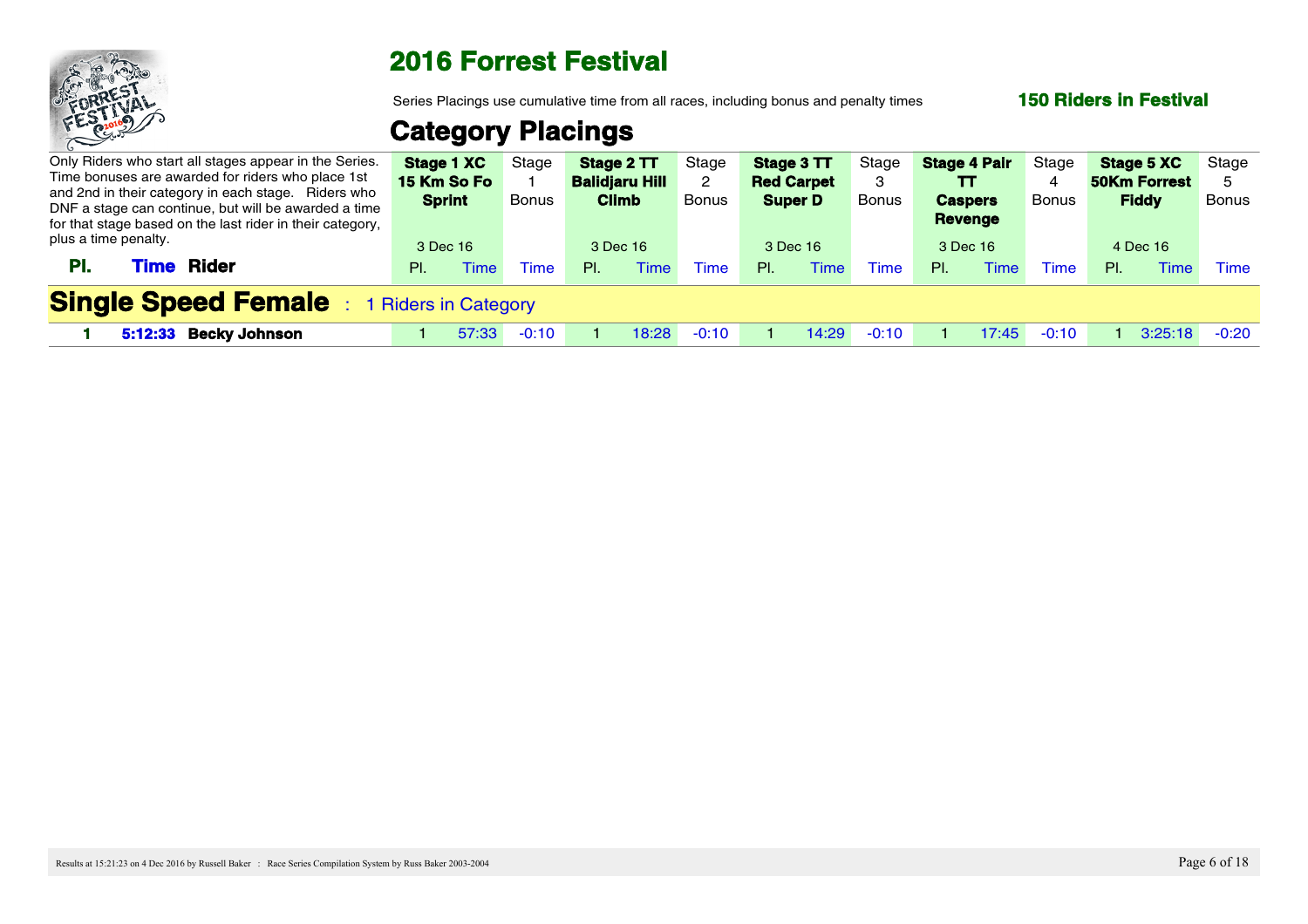

Series Placings use cumulative time from all races, including bonus and penalty times

### **150 Riders in Festival**

|                | plus a time penalty. | Only Riders who start all stages appear in the Series.<br>Time bonuses are awarded for riders who place 1st<br>and 2nd in their category in each stage. Riders who<br>DNF a stage can continue, but will be awarded a time<br>for that stage based on the last rider in their category, |             | Stage 1 XC<br>15 Km So Fo<br><b>Sprint</b><br>3 Dec 16 | Stage<br>Bonus |                | Stage 2 TT<br><b>Balidjaru Hill</b><br><b>Climb</b><br>3 Dec 16 | Stage<br><b>Bonus</b> | Stage 3 TT<br><b>Red Carpet</b><br><b>Super D</b> | 3 Dec 16    | Stage<br>Bonus | <b>Stage 4 Pair</b><br>TT.<br><b>Caspers</b><br>Revenge<br>3 Dec 16 |         | Stage<br>Bonus | <b>Stage 5 XC</b><br><b>50Km Forrest</b><br><b>Fiddy</b><br>4 Dec 16 |                 | Stage<br>Bonus |
|----------------|----------------------|-----------------------------------------------------------------------------------------------------------------------------------------------------------------------------------------------------------------------------------------------------------------------------------------|-------------|--------------------------------------------------------|----------------|----------------|-----------------------------------------------------------------|-----------------------|---------------------------------------------------|-------------|----------------|---------------------------------------------------------------------|---------|----------------|----------------------------------------------------------------------|-----------------|----------------|
| PI.            |                      | <b>Time Rider</b>                                                                                                                                                                                                                                                                       | PL          | Time                                                   | <b>Time</b>    | PI.            | <b>Time</b>                                                     | Time                  | PI.                                               | <b>Time</b> | Time           | PI.                                                                 | Time    | Time           | PI.                                                                  | Time            | Time           |
|                |                      | <b>Male Open 20-29</b> : 8 Riders in Category                                                                                                                                                                                                                                           |             |                                                        |                |                |                                                                 |                       |                                                   |             |                |                                                                     |         |                |                                                                      |                 |                |
|                |                      | 4:17:21 Glen Charlton                                                                                                                                                                                                                                                                   | $2^{\circ}$ | 48:17                                                  | $-0:05$        | 2 <sup>1</sup> | 14:39                                                           | $-0:05$               | 2 <sup>1</sup>                                    | 12:05       | $-0:05$        | 3                                                                   | 14:58   |                |                                                                      | 1 2:47:57 -0:20 |                |
| $\mathbf{2}^-$ | $+14:55$             | <b>Luke Monteith</b>                                                                                                                                                                                                                                                                    | $1 -$       | 45:05                                                  | $-0:10$        | 5.             | 17:35                                                           |                       |                                                   | 11:53       | $-0:10$        |                                                                     | 14:34   | $-0:10$        | 3 3:03:39                                                            |                 |                |
| 3.             |                      | +14:57 Hayden Muir                                                                                                                                                                                                                                                                      |             | $3$ $50:41$                                            |                |                | 1 14:37                                                         | $-0:10$               | -3                                                | 13:01       |                |                                                                     | 2 14:57 | $-0:05$        |                                                                      | 2 2:59:27 -0:10 |                |
|                | +24:54               | <b>Siebe Bouten</b>                                                                                                                                                                                                                                                                     | $\sim$ 4    | 52:58                                                  |                |                | $3$ 15:57                                                       |                       | $\sim$ 4                                          | 13:16       |                | $\mathbf{3}$                                                        | 14:58   |                | 4 3:05:06                                                            |                 |                |
|                |                      | 5 +1:25:47 Glenn Daniel                                                                                                                                                                                                                                                                 |             | 6 1:00:27                                              |                |                | 4 17:32                                                         |                       | 5 <sup>1</sup>                                    | 14:21       |                | 5 <sup>1</sup>                                                      | 16:29   |                | $5\quad 3:54:19$                                                     |                 |                |
|                |                      | 6 +1:46:29 Rohan Bevan                                                                                                                                                                                                                                                                  |             | $5 - 1:00:24$                                          |                | 6 <sup>6</sup> | 19:37                                                           |                       | 6 <sup>6</sup>                                    | 15:02       |                | 6                                                                   | 17:48   |                | 7 4:10:59                                                            |                 |                |
|                |                      | +1:54:06 Mateo Rodriguez                                                                                                                                                                                                                                                                |             | 8 1:14:19                                              |                | 8              | 22:57                                                           |                       | $\overline{7}$                                    | 17:16       |                | 8                                                                   | 19:23   |                | 6 3:57:32                                                            |                 |                |
|                |                      | 8 +2:21:15 Mitchell Morley                                                                                                                                                                                                                                                              |             | $7 - 1:14:10$                                          |                | $7^{\circ}$    | 20:26                                                           |                       | 8                                                 | 18:00       |                |                                                                     | 19:11   |                | 8 4:26:49                                                            |                 |                |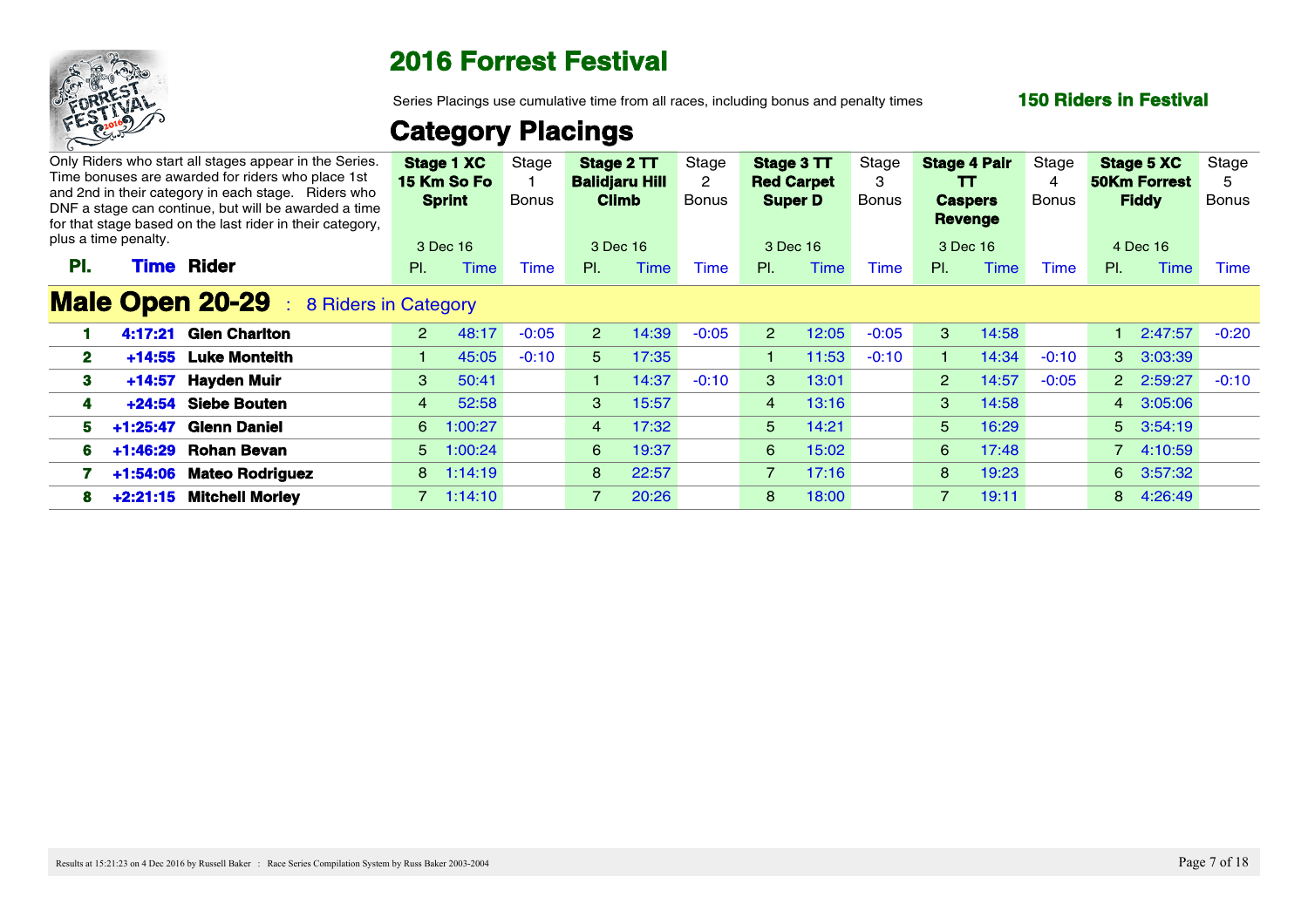

Series Placings use cumulative time from all races, including bonus and penalty times

### **150 Riders in Festival**

| Only Riders who start all stages appear in the Series.<br>Time bonuses are awarded for riders who place 1st<br>and 2nd in their category in each stage. Riders who<br>DNF a stage can continue, but will be awarded a time<br>for that stage based on the last rider in their category, |     | <b>Stage 1 XC</b> Stage<br>15 Km So Fo<br><b>Sprint</b> | <b>Bonus</b> | <b>Balidjaru Hill</b><br><b>Climb</b> |             | <b>Stage 2 TT</b> Stage<br>Bonus | <b>Red Carpet</b><br><b>Super D</b> | Stage 3 TT | Stage<br>Bonus | <b>Stage 4 Pair</b><br>TT<br><b>Caspers</b><br>Revenge |       | Stage<br>Bonus |     | <b>Stage 5 XC</b> Stage<br><b>50Km Forrest</b><br><b>Fiddy</b> | Bonus |  |
|-----------------------------------------------------------------------------------------------------------------------------------------------------------------------------------------------------------------------------------------------------------------------------------------|-----|---------------------------------------------------------|--------------|---------------------------------------|-------------|----------------------------------|-------------------------------------|------------|----------------|--------------------------------------------------------|-------|----------------|-----|----------------------------------------------------------------|-------|--|
| plus a time penalty.                                                                                                                                                                                                                                                                    |     | 3 Dec 16                                                |              | 3 Dec 16                              |             |                                  | 3 Dec 16                            |            |                | 3 Dec 16                                               |       |                |     | 4 Dec 16                                                       |       |  |
| <b>Time Rider</b><br>PL.                                                                                                                                                                                                                                                                | PI. |                                                         |              | PI.                                   | <b>Time</b> | ime                              | PL                                  |            | <i>ime</i>     | <b>PI</b>                                              | Fime  | <b>Time</b>    | PL. | <b>Time</b>                                                    | Time  |  |
| <b>Female Open 20-29</b> : 2 Riders in Category                                                                                                                                                                                                                                         |     |                                                         |              |                                       |             |                                  |                                     |            |                |                                                        |       |                |     |                                                                |       |  |
| 5:14:51 Melita Van Steel                                                                                                                                                                                                                                                                |     | 58:22                                                   | $-0:10$      |                                       | 18:03       | -ቦ 1በ                            |                                     | 15:17      | $-0.05$        |                                                        | 17.42 |                |     | $\sqrt{3:26:17}$ -0:20                                         |       |  |
| 2 +1:09:05 Brittany Thompson                                                                                                                                                                                                                                                            |     | 2 1:03:27                                               | $-0:05$      |                                       | 23:39       |                                  |                                     | 14:14      |                |                                                        | 16:49 | $-0:10$        |     | DNF 4:26:17                                                    |       |  |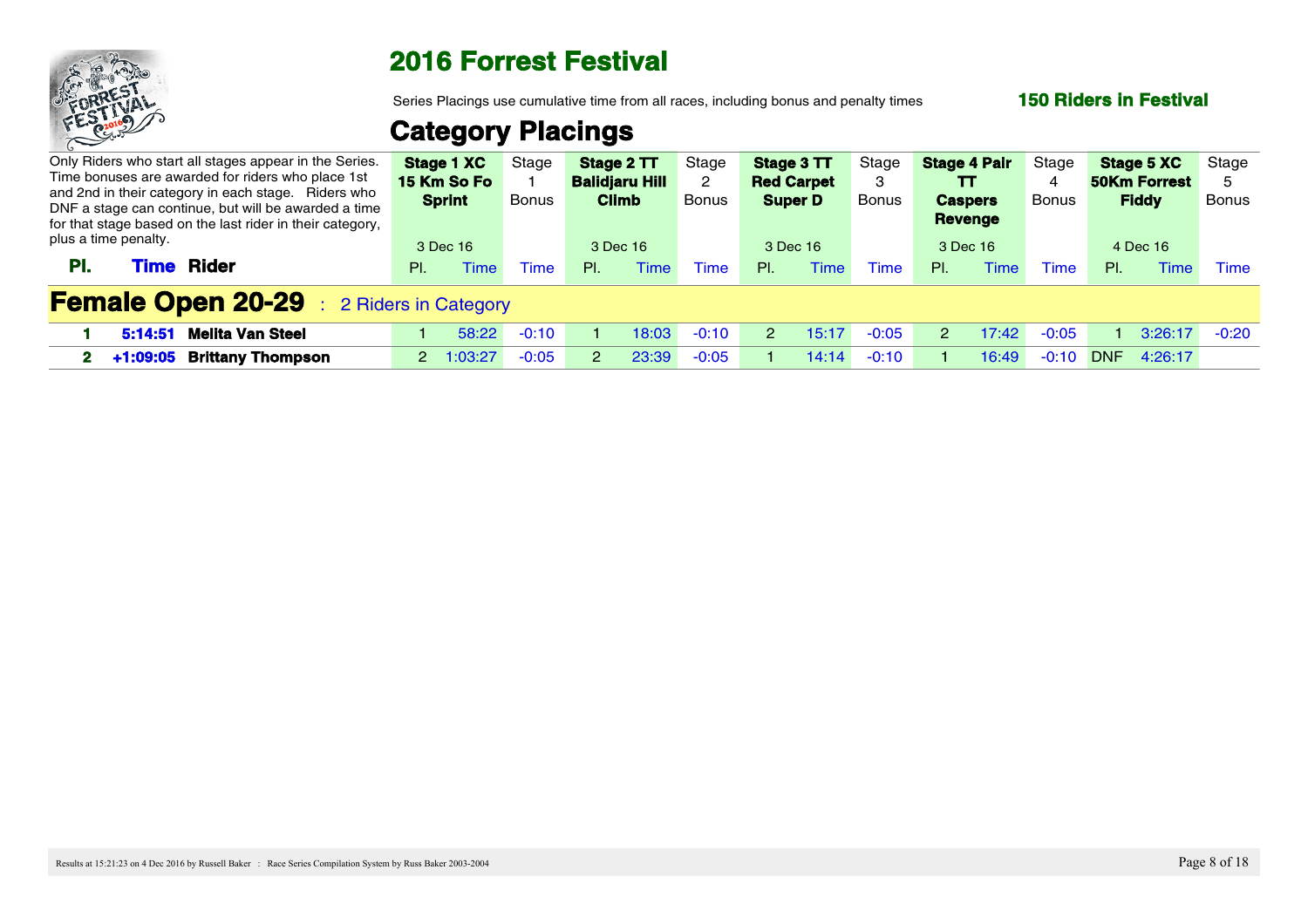

Series Placings use cumulative time from all races, including bonus and penalty times

### **150 Riders in Festival**

|              | plus a time penalty. |          | Only Riders who start all stages appear in the Series.<br>Time bonuses are awarded for riders who place 1st<br>and 2nd in their category in each stage. Riders who<br>DNF a stage can continue, but will be awarded a time<br>for that stage based on the last rider in their category. |                 | <b>Stage 1 XC</b><br>15 Km So Fo<br><b>Sprint</b><br>3 Dec 16 | Stage<br><b>Bonus</b> |                 | Stage 2 TT<br><b>Balidjaru Hill</b><br><b>Climb</b><br>3 Dec 16 | Stage<br>Bonus |                 | Stage 3 TT<br><b>Red Carpet</b><br><b>Super D</b><br>3 Dec 16 | Stage<br>Bonus |                 | <b>Stage 4 Pair</b><br>TT.<br><b>Caspers</b><br><b>Revenge</b><br>3 Dec 16 | Stage<br>Bonus | <b>Stage 5 XC</b><br><b>50Km Forrest</b><br><b>Fiddy</b><br>4 Dec 16 |             | Stage<br>.5<br><b>Bonus</b> |
|--------------|----------------------|----------|-----------------------------------------------------------------------------------------------------------------------------------------------------------------------------------------------------------------------------------------------------------------------------------------|-----------------|---------------------------------------------------------------|-----------------------|-----------------|-----------------------------------------------------------------|----------------|-----------------|---------------------------------------------------------------|----------------|-----------------|----------------------------------------------------------------------------|----------------|----------------------------------------------------------------------|-------------|-----------------------------|
| PI.          |                      |          | <b>Time Rider</b>                                                                                                                                                                                                                                                                       | PI.             | <b>Time</b>                                                   | Time                  | PI.             | <b>Time</b>                                                     | Time           | PI.             | Time                                                          | Time           | PI.             | Time                                                                       | Time           | PI.                                                                  | Time        | Time                        |
|              |                      |          | <b>Male Vet 30-39</b><br>15 Riders in Category                                                                                                                                                                                                                                          |                 |                                                               |                       |                 |                                                                 |                |                 |                                                               |                |                 |                                                                            |                |                                                                      |             |                             |
|              |                      |          | 3:32:23 Ben Mather                                                                                                                                                                                                                                                                      | $\mathbf{1}$    | 41:11                                                         | $-0:10$               |                 | 11:57                                                           | $-0:10$        |                 | 10:28                                                         | $-0:10$        |                 | 12:32                                                                      | $-0:10$        |                                                                      | 2:17:15     | $-0:20$                     |
| $\mathbf{2}$ |                      |          | +25:32 Scott Pimlott                                                                                                                                                                                                                                                                    | $2^{\circ}$     | 44:08                                                         | $-0:05$               | 3               | 14:24                                                           |                | 3               | 11:30                                                         |                | $\overline{2}$  | 13:36                                                                      | $-0:05$        |                                                                      | 2 2:34:37   | $-0:10$                     |
| 3            |                      |          | +31:14 Stuart Wood                                                                                                                                                                                                                                                                      | 3 <sup>1</sup>  | 45:41                                                         |                       | $\overline{2}$  | 14:09                                                           | $-0:05$        | 2               | 11:10                                                         | $-0:05$        | 3               | 13:37                                                                      |                |                                                                      | $3$ 2:39:10 |                             |
|              |                      | $+51:11$ | <b>Brenton Kaitler</b>                                                                                                                                                                                                                                                                  | 5 <sup>5</sup>  | 48:40                                                         |                       | 6 <sup>6</sup>  | 15:16                                                           |                | 7               | 12:18                                                         |                | -5.             | 14:26                                                                      |                |                                                                      | 5 2:52:54   |                             |
| 5.           |                      |          | +51:36 Ben Jackson                                                                                                                                                                                                                                                                      | 7 <sup>7</sup>  | 49:02                                                         |                       | 5 <sup>5</sup>  | 14:49                                                           |                | 12 <sup>7</sup> | 13:16                                                         |                | 11 <sub>1</sub> | 15:14                                                                      |                |                                                                      | 4 2:51:38   |                             |
| 6            |                      |          | +55:20 David Macdonald                                                                                                                                                                                                                                                                  | 8 <sup>°</sup>  | 49:36                                                         |                       | 10 <sup>1</sup> | 16:32                                                           |                | $5^{\circ}$     | 12:02                                                         |                | 10 <sup>°</sup> | 14:42                                                                      |                |                                                                      | 6 2:54:51   |                             |
|              |                      |          | +55:31 Daniel Simpson                                                                                                                                                                                                                                                                   | 6               | 48:48                                                         |                       | $\overline{7}$  | 16:00                                                           |                | 6               | 12:14                                                         |                | 6               | 14:32                                                                      |                |                                                                      | 7 2:56:20   |                             |
|              |                      |          | 8 +1:02:06 Nigel Paroissien                                                                                                                                                                                                                                                             | 10 <sup>1</sup> | 51:02                                                         |                       | 9               | 16:29                                                           |                | $\overline{4}$  | 11:55                                                         |                | $\overline{4}$  | 14:07                                                                      |                |                                                                      | 8 3:00:56   |                             |
|              |                      |          | 9 +1:07:53 Phillip Souter                                                                                                                                                                                                                                                               | 9 <sup>°</sup>  | 50:31                                                         |                       | 8               | 16:14                                                           |                | 9               | 12:34                                                         |                | 9               | 14:39                                                                      |                |                                                                      | 9 3:06:18   |                             |
| 10.          |                      |          | +1:17:10 Nicholas Barnes                                                                                                                                                                                                                                                                | 11              | 52:11                                                         |                       | 11              | 16:35                                                           |                | 11 <sub>1</sub> | 12:47                                                         |                | $\overline{7}$  | 14:37                                                                      |                |                                                                      | 10 3:13:23  |                             |
| 11           |                      |          | +1:20:00 Chris Tibb                                                                                                                                                                                                                                                                     | 12 <sup>7</sup> | 52:16                                                         |                       | 13 <sup>7</sup> | 17:43                                                           |                | 10 <sup>1</sup> | 12:46                                                         |                | 8               | 14:38                                                                      |                |                                                                      | 11 3:15:00  |                             |
|              |                      |          | 12 +1:33:35 William Morgan                                                                                                                                                                                                                                                              | 13 <sup>7</sup> | 55:56                                                         |                       | 12 <sup>7</sup> | 17:31                                                           |                | 13 <sup>°</sup> | 13:22                                                         |                | 12 <sup>2</sup> | 15:29                                                                      |                |                                                                      | 12 3:23:40  |                             |
| 13           |                      |          | +1:59:10 Angus West                                                                                                                                                                                                                                                                     |                 | 16 1:00:18                                                    |                       | 15 <sub>1</sub> | 18:36                                                           |                | 14              | 13:48                                                         |                | 14              | 15:31                                                                      |                |                                                                      | 13 3:43:20  |                             |
| 14           |                      |          | +2:12:13 Tyler O'Hagan                                                                                                                                                                                                                                                                  | 15 <sup>7</sup> | 59:22                                                         |                       | 16 <sup>1</sup> | 19:51                                                           |                | 16 <sup>°</sup> | 14:22                                                         |                | 15 <sub>1</sub> | 16:23                                                                      |                |                                                                      | 14 3:54:38  |                             |
|              |                      |          | 15 +3:03:14 Jose Rodriguez                                                                                                                                                                                                                                                              |                 | 18 1:15:59                                                    |                       | 18 <sup>1</sup> | 21:05                                                           |                | 17 <sup>2</sup> | 16:25                                                         |                | 18 <sup>°</sup> | 18:59                                                                      |                |                                                                      | 15 4:23:09  |                             |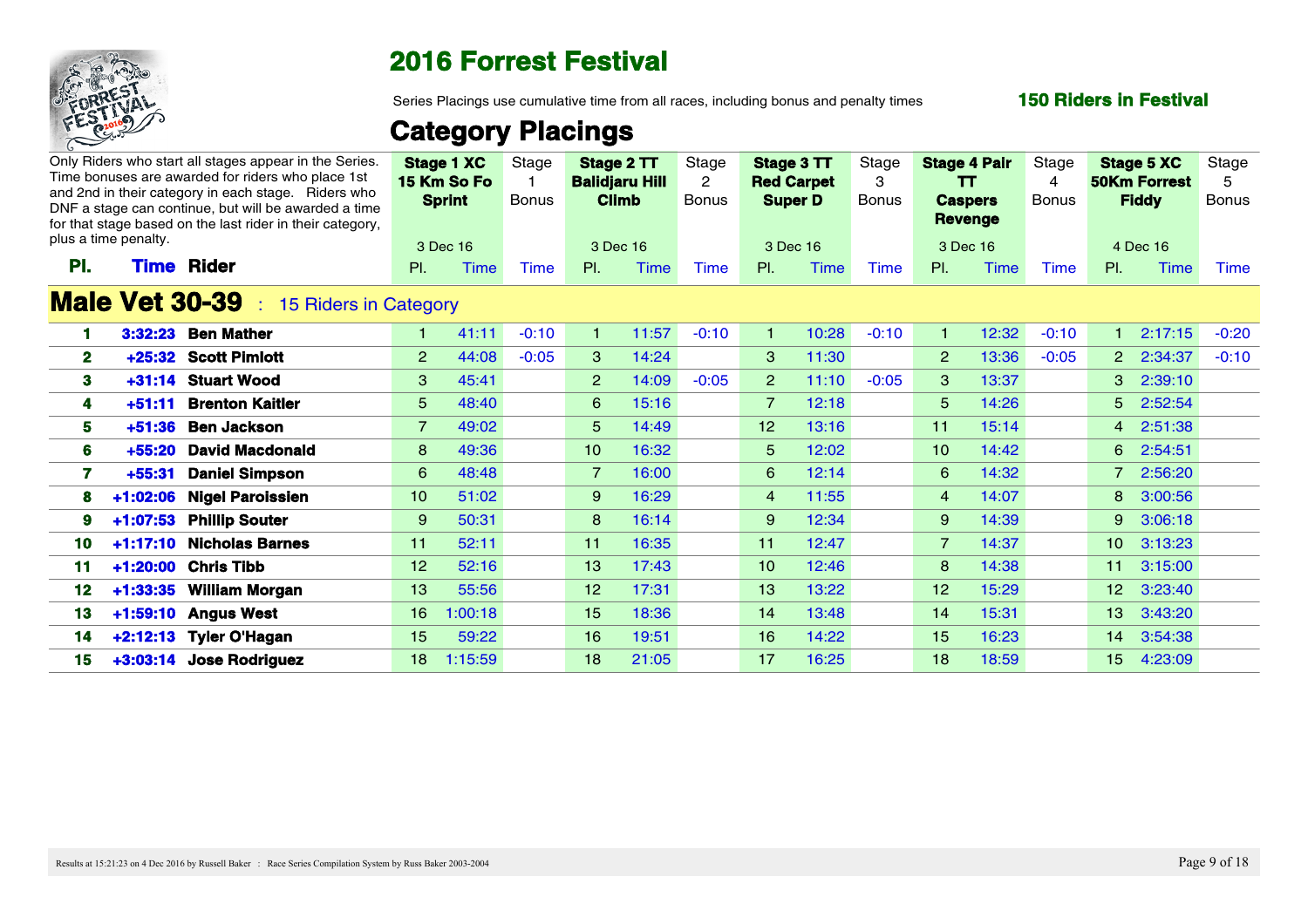

Series Placings use cumulative time from all races, including bonus and penalty times

### **150 Riders in Festival**

|                                |                                               |                                                                                                                                                                                                                                                                                                                                                 |       |                                                                                                                                                                       |                              |       | Stage                                                                                                                   |                |             | Stage                                                         |                |       |                                                                                                 |       |      | Stage                                                                                                                                                                   |
|--------------------------------|-----------------------------------------------|-------------------------------------------------------------------------------------------------------------------------------------------------------------------------------------------------------------------------------------------------------------------------------------------------------------------------------------------------|-------|-----------------------------------------------------------------------------------------------------------------------------------------------------------------------|------------------------------|-------|-------------------------------------------------------------------------------------------------------------------------|----------------|-------------|---------------------------------------------------------------|----------------|-------|-------------------------------------------------------------------------------------------------|-------|------|-------------------------------------------------------------------------------------------------------------------------------------------------------------------------|
|                                |                                               |                                                                                                                                                                                                                                                                                                                                                 |       | Bonus                                                                                                                                                                 |                              |       | Bonus                                                                                                                   |                |             |                                                               |                |       | Bonus                                                                                           |       |      | Bonus                                                                                                                                                                   |
|                                |                                               |                                                                                                                                                                                                                                                                                                                                                 |       |                                                                                                                                                                       |                              |       |                                                                                                                         |                |             |                                                               |                |       |                                                                                                 |       |      |                                                                                                                                                                         |
| <b>Rider</b><br><b>Fime</b>    |                                               | $PL =$                                                                                                                                                                                                                                                                                                                                          | Time  | <b>Time</b>                                                                                                                                                           | $PL =$                       | Time  | Time                                                                                                                    | PI.            | <b>Time</b> | <b>Time</b>                                                   | PL             | Time  | Time                                                                                            | PI.   | Time | Time                                                                                                                                                                    |
|                                |                                               |                                                                                                                                                                                                                                                                                                                                                 |       |                                                                                                                                                                       |                              |       |                                                                                                                         |                |             |                                                               |                |       |                                                                                                 |       |      |                                                                                                                                                                         |
| 4:48:58 Kylie Prothero         |                                               |                                                                                                                                                                                                                                                                                                                                                 |       | $-0:10$                                                                                                                                                               | 2 <sup>1</sup>               |       | $-0:05$                                                                                                                 | -2             | 13:35       | $-0:05$                                                       |                | 15:45 | $-0:10$                                                                                         |       |      |                                                                                                                                                                         |
| +5:44                          |                                               |                                                                                                                                                                                                                                                                                                                                                 | 53:48 |                                                                                                                                                                       |                              | 17:27 |                                                                                                                         |                | 13:15       | $-0:10$                                                       |                | 15:47 |                                                                                                 |       |      |                                                                                                                                                                         |
|                                |                                               |                                                                                                                                                                                                                                                                                                                                                 | 53:15 | $-0:05$                                                                                                                                                               |                              | 16:31 | $-0:10$                                                                                                                 | 3              | 13:52       |                                                               |                |       | $-0:05$                                                                                         |       |      |                                                                                                                                                                         |
| +18:25 Emma Mackie             |                                               |                                                                                                                                                                                                                                                                                                                                                 | 54:50 |                                                                                                                                                                       |                              |       |                                                                                                                         | $\overline{4}$ | 14:30       |                                                               |                |       |                                                                                                 |       |      |                                                                                                                                                                         |
| <b>Marissa Stone</b><br>+18:38 |                                               |                                                                                                                                                                                                                                                                                                                                                 | 56:54 |                                                                                                                                                                       |                              | 17:01 |                                                                                                                         | 5 <sup>5</sup> | 14:33       |                                                               | $\sqrt{4}$     | 15:50 |                                                                                                 |       |      |                                                                                                                                                                         |
|                                |                                               |                                                                                                                                                                                                                                                                                                                                                 | 56:34 |                                                                                                                                                                       |                              | 18:23 |                                                                                                                         | 5 <sup>5</sup> | 14:33       |                                                               | 5 <sup>1</sup> | 15:52 |                                                                                                 |       |      |                                                                                                                                                                         |
|                                | plus a time penalty.<br>+11:24 Bridget Slocum | Only Riders who start all stages appear in the Series.<br>Time bonuses are awarded for riders who place 1st<br>and 2nd in their category in each stage. Riders who<br>DNF a stage can continue, but will be awarded a time<br>for that stage based on the last rider in their category,<br><b>Kristie Jennings</b><br>+27:15 Margarita Williams |       | 15 Km So Fo<br><b>Sprint</b><br>3 Dec 16<br><b>Female Vet 30-39</b> : 6 Riders in Category<br>$3^{\circ}$<br>$2^{\circ}$<br>$\overline{4}$<br>6 <sup>6</sup><br>$5 -$ | Stage 1 XC<br>Stage<br>52:19 |       | Stage 2 TT<br><b>Balidjaru Hill</b><br><b>Climb</b><br>3 Dec 16<br>$\overline{4}$<br>6 19:42<br>3 <sup>1</sup><br>$5 -$ | 16:55          |             | Stage 3 TT<br><b>Red Carpet</b><br><b>Super D</b><br>3 Dec 16 | Bonus          |       | <b>Stage 4 Pair</b><br>TT<br><b>Caspers</b><br><b>Revenge</b><br>3 Dec 16<br>2 15:46<br>6 17:02 | Stage |      | Stage 5 XC<br><b>50Km Forrest</b><br><b>Fiddy</b><br>4 Dec 16<br>$3:11:14$ $-0:20$<br>2 3:14:45 -0:10<br>$3\quad 3:21:18$<br>4 3:21:19<br>$5\quad 3:23:18$<br>6 3:30:51 |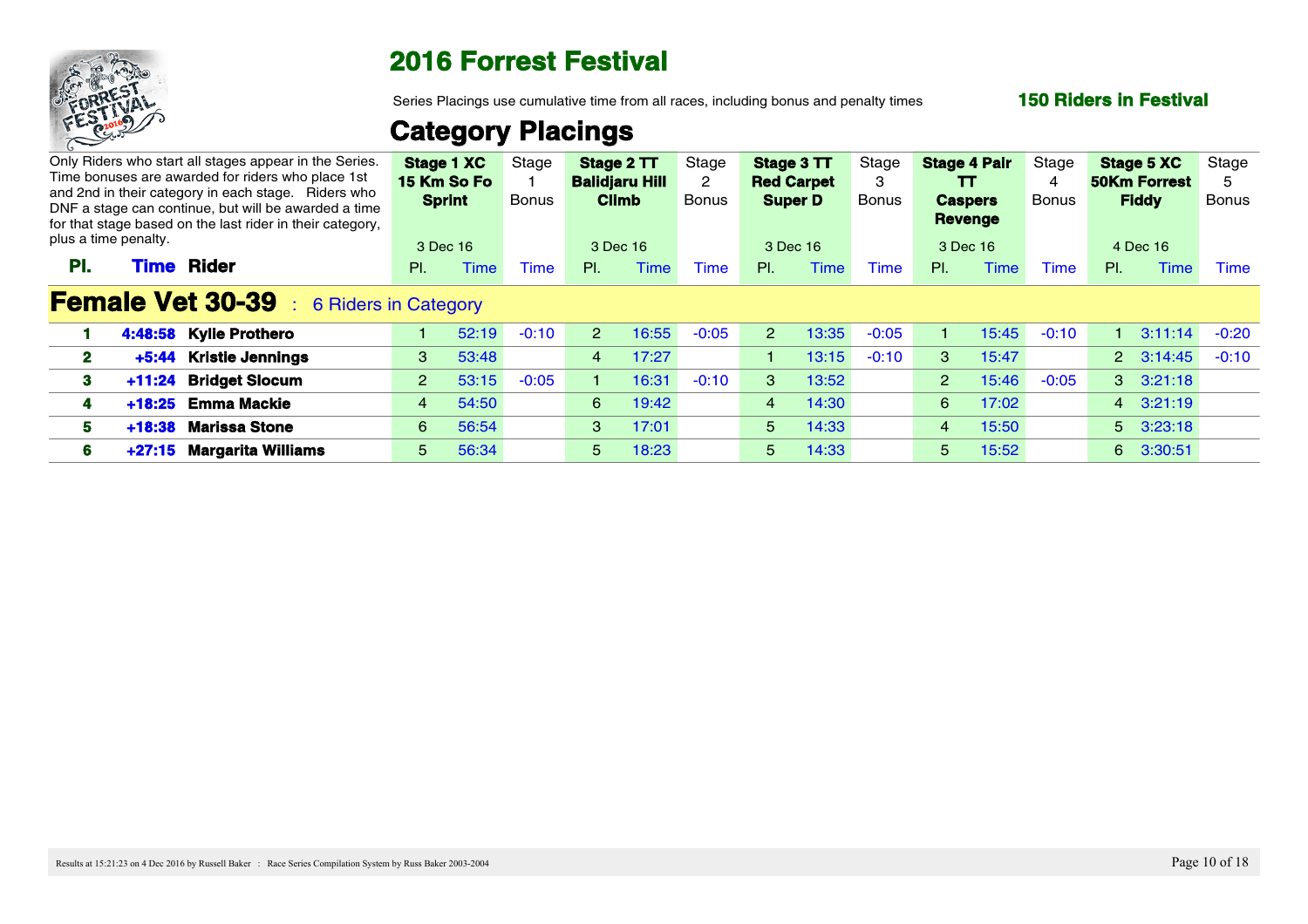

Series Placings use cumulative time from all races, including bonus and penalty times

### **150 Riders in Festival**

# **Category Placings**

|                         |          | Only Riders who start all stages appear in the Series.<br>Time bonuses are awarded for riders who place 1st<br>and 2nd in their category in each stage. Riders who<br>DNF a stage can continue, but will be awarded a time |                 | <b>Stage 1 XC</b><br>15 Km So Fo<br><b>Sprint</b> | Stage<br><b>Bonus</b> | Stage 2 TT<br><b>Balidjaru Hill</b><br><b>Climb</b> |       | Stage<br>$\overline{2}$<br><b>Bonus</b> | Stage 3 TT<br><b>Red Carpet</b><br><b>Super D</b> |       | Stage<br>$\mathbf{3}$<br><b>Bonus</b> | <b>Stage 4 Pair</b><br>$\mathbf{T}$<br><b>Caspers</b> |       | Stage<br>$\overline{4}$<br><b>Bonus</b> | <b>Stage 5 XC</b><br><b>50Km Forrest</b><br><b>Fiddy</b> |             | Stage<br>-5<br><b>Bonus</b> |  |
|-------------------------|----------|----------------------------------------------------------------------------------------------------------------------------------------------------------------------------------------------------------------------------|-----------------|---------------------------------------------------|-----------------------|-----------------------------------------------------|-------|-----------------------------------------|---------------------------------------------------|-------|---------------------------------------|-------------------------------------------------------|-------|-----------------------------------------|----------------------------------------------------------|-------------|-----------------------------|--|
| plus a time penalty.    |          | for that stage based on the last rider in their category,                                                                                                                                                                  |                 | 3 Dec 16                                          |                       | 3 Dec 16                                            |       |                                         | 3 Dec 16                                          |       |                                       | <b>Revenge</b><br>3 Dec 16                            |       |                                         | 4 Dec 16                                                 |             |                             |  |
| PI.                     |          | <b>Time Rider</b>                                                                                                                                                                                                          | PL              | Time                                              | <b>Time</b>           | PL                                                  | Time  | Time                                    | PI.                                               | Time  | Time                                  | PL                                                    | Time  | Time                                    | PI.                                                      | Time        | <b>Time</b>                 |  |
|                         |          | <b>Male Masters 40-49 Grp A</b>                                                                                                                                                                                            |                 | 29 Riders in Category                             |                       |                                                     |       |                                         |                                                   |       |                                       |                                                       |       |                                         |                                                          |             |                             |  |
|                         |          | 3:41:31 Ollie Lollie Legs                                                                                                                                                                                                  |                 | 41:46                                             | $-0:10$               |                                                     | 12:47 | $-0:10$                                 |                                                   | 11:01 | $-0:10$                               |                                                       | 13:14 | $-0:10$                                 |                                                          | 2:23:43     | $-0:20$                     |  |
| $\overline{\mathbf{2}}$ |          | +9:20 David Harberts                                                                                                                                                                                                       | 2 <sup>2</sup>  | 43:16                                             | $-0:05$               | $\overline{2}$                                      | 13:03 | $-0:05$                                 | 5                                                 | 11:37 |                                       | $\overline{2}$                                        | 13:21 | $-0:05$                                 |                                                          | 2 2:29:59   | $-0:10$                     |  |
| -3                      |          | +12:41 Jason Morrison                                                                                                                                                                                                      | $\overline{4}$  | 43:36                                             |                       | $\overline{7}$                                      | 14:10 |                                         | $\overline{2}$                                    | 11:05 | $-0:05$                               | $\mathbf{3}$                                          | 13:33 |                                         |                                                          | 3 2:31:53   |                             |  |
|                         |          | +14:15 richard bates                                                                                                                                                                                                       | 5 <sup>5</sup>  | 43:54                                             |                       | $\mathbf{3}$                                        | 13:25 |                                         | $\overline{4}$                                    | 11:18 |                                       | -5.                                                   | 13:35 |                                         | $\overline{4}$                                           | 2:33:34     |                             |  |
| -5                      |          | +14:57 James Knowler                                                                                                                                                                                                       | $\mathbf{3}$    | 43:36                                             |                       | $\overline{4}$                                      | 13:40 |                                         | $\mathbf{3}$                                      | 11:17 |                                       | $\overline{4}$                                        | 13:34 |                                         |                                                          | $5$ 2:34:21 |                             |  |
| 6                       |          | +19:03 Lee Floyd                                                                                                                                                                                                           | $\overline{7}$  | 45:23                                             |                       | 5 <sup>5</sup>                                      | 13:49 |                                         | $6^{\circ}$                                       | 11:45 |                                       | $\overline{7}$                                        | 13:53 |                                         |                                                          | 6 2:35:44   |                             |  |
|                         |          | +20:27 Simon Leighfield                                                                                                                                                                                                    | $6^{\circ}$     | 44:28                                             |                       | $\overline{7}$                                      | 14:10 |                                         | 10 <sup>1</sup>                                   | 11:59 |                                       | 6                                                     | 13:41 |                                         |                                                          | 7 2:37:40   |                             |  |
|                         | $+25:37$ | <b>Win Mahar</b>                                                                                                                                                                                                           | 13 <sup>7</sup> | 46:06                                             |                       | 11                                                  | 14:24 |                                         | 18                                                | 12:30 |                                       | 19                                                    | 14:35 |                                         | 8 <sup>°</sup>                                           | 2:39:33     |                             |  |
|                         |          | +27:03 Evan James                                                                                                                                                                                                          | 8               | 45:43                                             |                       | 10 <sup>1</sup>                                     | 14:21 |                                         | 14                                                | 12:11 |                                       | 13 <sub>1</sub>                                       | 14:24 |                                         |                                                          | 10 2:41:55  |                             |  |
| 10                      |          | +27:44 Daniel Quin                                                                                                                                                                                                         | $9^{\circ}$     | 46:02                                             |                       | 15 <sub>1</sub>                                     | 14:53 |                                         | 19 <sup>°</sup>                                   | 12:32 |                                       | 8                                                     | 14:05 |                                         |                                                          | 9 2:41:43   |                             |  |
| 11                      |          | +28:03 Dominic Burton                                                                                                                                                                                                      | 11 <sup>1</sup> | 46:03                                             |                       | -6                                                  | 14:02 |                                         | $\overline{7}$                                    | 11:46 |                                       | 10 <sup>°</sup>                                       | 14:13 |                                         |                                                          | 11 2:43:30  |                             |  |
| $\bullet$               |          | +32:42 Stuart Cathcart                                                                                                                                                                                                     | 14              | 46:57                                             |                       | 13 <sup>°</sup>                                     | 14:51 |                                         | 11                                                | 12:00 |                                       | 18                                                    | 14:34 |                                         | 12 <sup>7</sup>                                          | 2:45:51     |                             |  |
| -13                     |          | +35:02 Con Zakis                                                                                                                                                                                                           | 10 <sup>1</sup> | 46:03                                             |                       | 12 <sup>7</sup>                                     | 14:42 |                                         | -9                                                | 11:51 |                                       | $\mathbf{9}$                                          | 14:07 |                                         | 15 <sup>2</sup>                                          | 2:49:50     |                             |  |
| -14                     | $+36:41$ | <b>Adam Clayton</b>                                                                                                                                                                                                        | 12 <sup>2</sup> | 46:03                                             |                       | 18 <sup>1</sup>                                     | 15:06 |                                         | 8                                                 | 11:49 |                                       | 10 <sup>1</sup>                                       | 14:13 |                                         | 16 <sup>1</sup>                                          | 2:51:01     |                             |  |
| 15                      |          | +38:00 Adrian Dillon                                                                                                                                                                                                       | 17 <sup>2</sup> | 48:06                                             |                       | <b>20</b>                                           | 15:14 |                                         | 12 <sup>2</sup>                                   | 12:01 |                                       | 14                                                    | 14:27 |                                         | 14                                                       | 2:49:43     |                             |  |
| 16                      |          | +39:29 Craig Brooks                                                                                                                                                                                                        | 15 <sub>1</sub> | 47:30                                             |                       | 19 <sup>°</sup>                                     | 15:10 |                                         | 16                                                | 12:23 |                                       | 15                                                    | 14:31 |                                         |                                                          | 17 2:51:26  |                             |  |
| 16                      |          | +39:29 Thanh Hoang                                                                                                                                                                                                         | 24              | 49:37                                             |                       | 17 <sup>2</sup>                                     | 14:58 |                                         | 27                                                | 13:04 |                                       | 21                                                    | 14:45 |                                         | 13 <sup>7</sup>                                          | 2:48:36     |                             |  |
| 18                      |          | +42:06 David Milella                                                                                                                                                                                                       | 21              | 48:50                                             |                       | 23                                                  | 15:39 |                                         | 15 <sub>1</sub>                                   | 12:17 |                                       | 12 <sub>2</sub>                                       | 14:20 |                                         | 19 <sup>°</sup>                                          | 2:52:31     |                             |  |
| 19                      | $+43:01$ | <b>James Bourne</b>                                                                                                                                                                                                        | 19 <sup>°</sup> | 48:49                                             |                       | 26                                                  | 16:14 |                                         | 20                                                | 12:35 |                                       | 22                                                    | 14:48 |                                         | 18                                                       | 2:52:06     |                             |  |
| 20                      |          | +44:55 Tim Freestone                                                                                                                                                                                                       | 16 <sup>°</sup> | 47:57                                             |                       | 14                                                  | 14:52 |                                         | 20                                                | 12:35 |                                       | 15                                                    | 14:31 |                                         | 22                                                       | 2:56:31     |                             |  |
| 21                      |          | +46:42 Marc CHOP Loeliger                                                                                                                                                                                                  | 23              | 49:18                                             |                       | 21                                                  | 15:18 |                                         | 22                                                | 12:42 |                                       | 17                                                    | 14:32 |                                         | 21                                                       | 2:56:23     |                             |  |
| 22 <sub>2</sub>         |          | +47:45 Grant Murfet                                                                                                                                                                                                        | 22 <sub>2</sub> | 49:17                                             |                       | 25                                                  | 16:06 |                                         | 17                                                | 12:28 |                                       | 23                                                    | 14:53 |                                         | 23                                                       | 2:56:32     |                             |  |

Results at 15:21:23 on 4 Dec 2016 by Russell Baker : Race Series Compilation System by Russ Baker 2003-2004 Page 11 of 18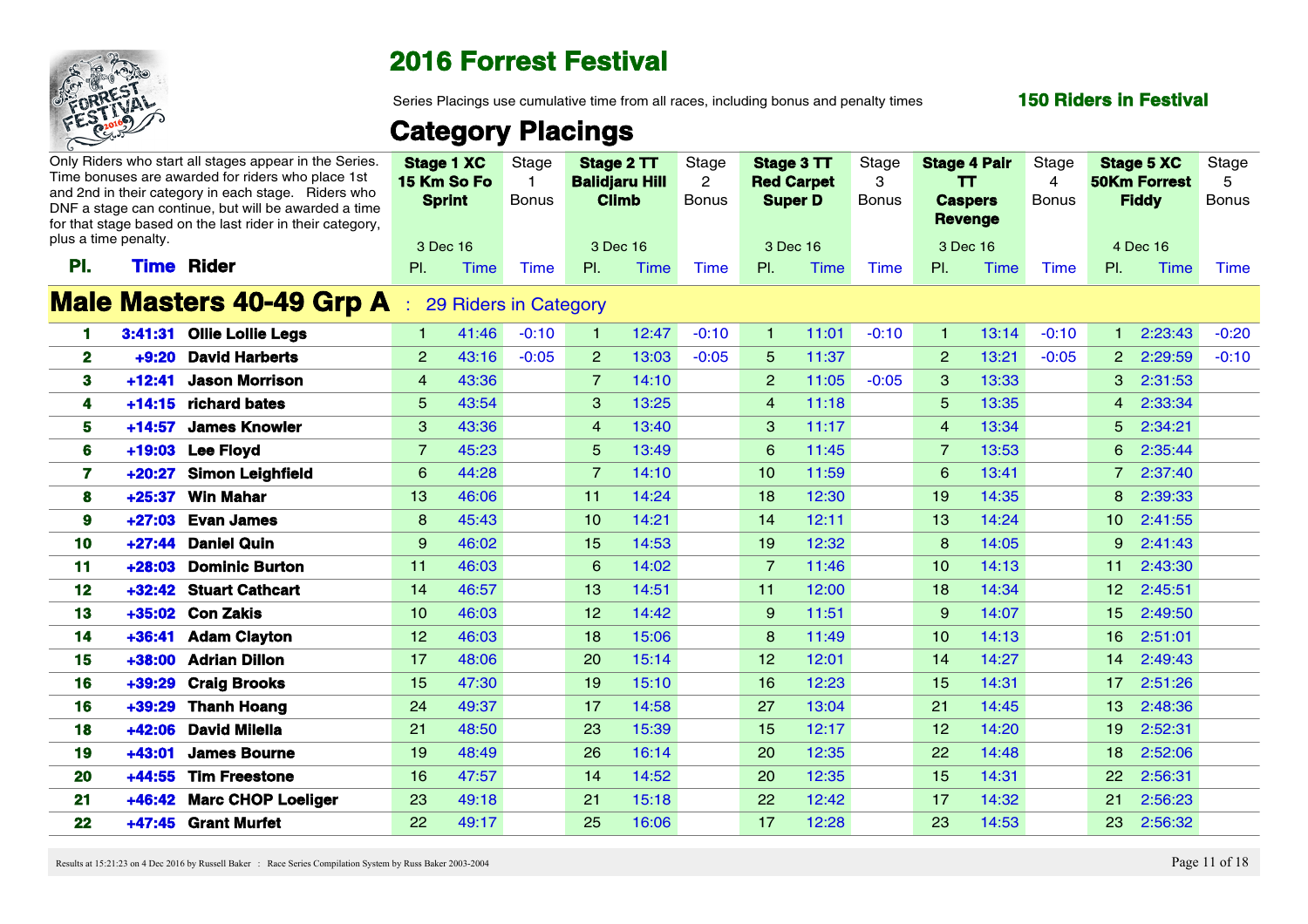

Series Placings use cumulative time from all races, including bonus and penalty times

### **150 Riders in Festival**

|     |                      | Only Riders who start all stages appear in the Series.<br>Time bonuses are awarded for riders who place 1st |                 | Stage 1 XC<br>15 Km So Fo | Stage | <b>Balidjaru Hill</b> | Stage 2 TT  | Stage       | Stage 3 TT<br><b>Red Carpet</b> |             | Stage       |                 | <b>Stage 4 Pair</b><br>TT | Stage |    | Stage 5 XC<br><b>50Km Forrest</b> | Stage |
|-----|----------------------|-------------------------------------------------------------------------------------------------------------|-----------------|---------------------------|-------|-----------------------|-------------|-------------|---------------------------------|-------------|-------------|-----------------|---------------------------|-------|----|-----------------------------------|-------|
|     |                      | and 2nd in their category in each stage. Riders who<br>DNF a stage can continue, but will be awarded a time |                 | <b>Sprint</b>             | Bonus | Climb                 |             | Bonus       | <b>Super D</b>                  |             | Bonus       | <b>Caspers</b>  |                           | Bonus |    | <b>Fiddy</b>                      | Bonus |
|     | plus a time penalty. | for that stage based on the last rider in their category,                                                   |                 | 3 Dec 16                  |       | 3 Dec 16              |             |             | 3 Dec 16                        |             |             | 3 Dec 16        | Revenge                   |       |    | 4 Dec 16                          |       |
| PI. |                      | <b>Time Rider</b>                                                                                           | PL              | Time                      | Γime⊹ | PI.                   | <b>Time</b> | <b>Time</b> | PI.                             | <b>Time</b> | <b>Time</b> | PI.             | <sup>-</sup> ime          | Time  | PL | Time                              | Time  |
| 23  | +51:49               | <b>Peter Kennedy</b>                                                                                        | 25 <sub>2</sub> | 49:56                     |       | 24                    | 15:53       |             | 23                              | 12:43       |             | 25              | 15:05                     |       |    | 24 2:59:43                        |       |
| 24  | $+53:27$             | <b>Theo VanLuenen</b>                                                                                       | 26 <sup>2</sup> | 50:10                     |       | 28                    | 16:41       |             | 28                              | 13:08       |             | 26              | 15:13                     |       |    | 25 2:59:46                        |       |
| 25  | $+54:50$             | <b>Chris Howard</b>                                                                                         | 27              | 50:16                     |       | 9                     | 14:19       |             | 30 <sup>°</sup>                 | 13:56       |             | 29              | 15:42                     |       |    | 26 3:02:08                        |       |
|     |                      | 26 +1:00:37 Kristian Smythe                                                                                 | 28 <sup>°</sup> | 50:28                     |       | 29 <sup>°</sup>       | 16:59       |             | 26 <sup>2</sup>                 | 13:01       |             | 28              | 15:23                     |       |    | 27 3:06:17                        |       |
|     |                      | 27 +1:02:09 Jamie Wise                                                                                      | 20 <sup>2</sup> | 48:50                     |       | 26                    | 16:14       |             | 23                              | 12:43       |             | 27              | 15:17                     |       |    | 28 3:10:36                        |       |
|     |                      | 28 +1:10:47 Gavin O'Brien                                                                                   | 29              | 50:34                     |       | 30 <sup>°</sup>       | 17:08       |             | $13 -$                          | 12:08       |             | 20 <sup>2</sup> | 14:44                     |       |    | 29 3:17:44                        |       |
| 29  |                      | +2:07:52 Paul Cunningham                                                                                    | 18              | 48:49                     |       | 16 <sup>1</sup>       | 14:57       |             | 25 <sub>2</sub>                 | 12:51       |             | 24              | 15:02                     |       |    | DNF 4:17:44                       |       |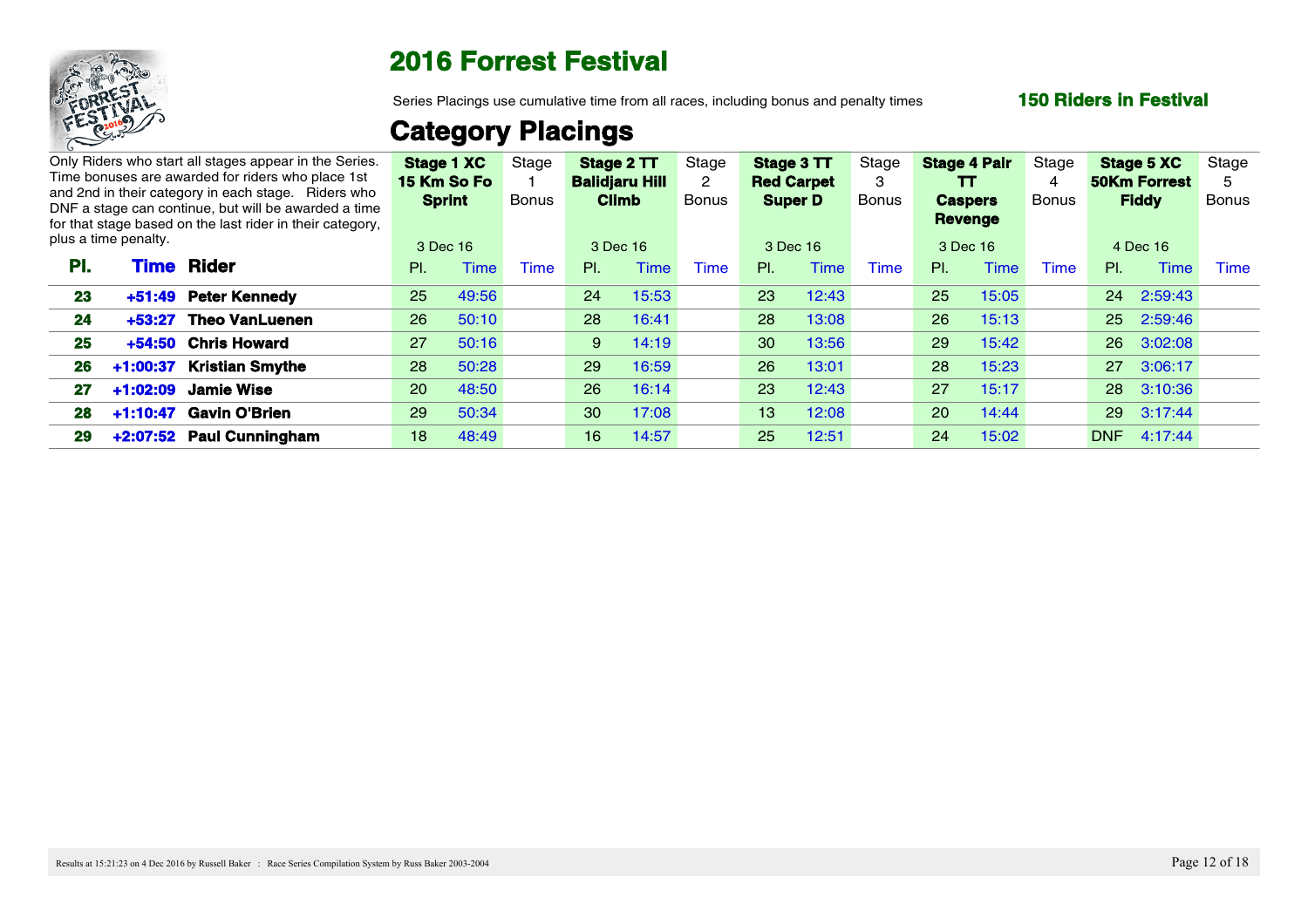

Series Placings use cumulative time from all races, including bonus and penalty times

### **150 Riders in Festival**

|                 | plus a time penalty. | Only Riders who start all stages appear in the Series.<br>Time bonuses are awarded for riders who place 1st<br>and 2nd in their category in each stage. Riders who<br>DNF a stage can continue, but will be awarded a time<br>for that stage based on the last rider in their category, |                 | <b>Stage 1 XC</b><br>15 Km So Fo<br><b>Sprint</b><br>3 Dec 16 | , Stage<br><b>Bonus</b> | <b>Climb</b><br>3 Dec 16 | Stage 2 TT<br><b>Balidjaru Hill</b> | Stage<br><b>Bonus</b> | Stage 3 TT<br><b>Red Carpet</b><br><b>Super D</b><br>3 Dec 16 |       | Stage<br><b>Bonus</b> | <b>Caspers</b><br>Revenge<br>3 Dec 16 | <b>Stage 4 Pair</b><br>TT. | Stage<br>-4<br><b>Bonus</b> | <b>Stage 5 XC</b><br><b>50Km Forrest</b><br><b>Fiddy</b><br>4 Dec 16 |                    | Stage<br><b>Bonus</b> |
|-----------------|----------------------|-----------------------------------------------------------------------------------------------------------------------------------------------------------------------------------------------------------------------------------------------------------------------------------------|-----------------|---------------------------------------------------------------|-------------------------|--------------------------|-------------------------------------|-----------------------|---------------------------------------------------------------|-------|-----------------------|---------------------------------------|----------------------------|-----------------------------|----------------------------------------------------------------------|--------------------|-----------------------|
| PI.             | <b>Time</b>          | Rider                                                                                                                                                                                                                                                                                   | PI.             | Time                                                          | Time                    | PL                       | Time                                | Time                  | PI.                                                           | Time  | Time                  | PI.                                   | Time                       | Time                        | PI.                                                                  | Time               | Time                  |
|                 |                      | <b>Male Masters 40-49 Grp B</b>                                                                                                                                                                                                                                                         |                 | 19 Riders in Category                                         |                         |                          |                                     |                       |                                                               |       |                       |                                       |                            |                             |                                                                      |                    |                       |
|                 |                      | 4:30:10 Haydn Chapman                                                                                                                                                                                                                                                                   | 6 <sup>1</sup>  | 52:14                                                         |                         | $\overline{4}$           | 16:03                               |                       | 2 <sup>7</sup>                                                | 12:21 | $-0:05$               | 8                                     | 15:06                      |                             |                                                                      | $1 \quad 2:54:51$  | $-0:20$               |
| $\mathbf{2}$    |                      | +1:34 Anthony Ducat                                                                                                                                                                                                                                                                     | $\mathbf{1}$    | 51:18                                                         | $-0:10$                 | $\overline{2}$           | 15:27                               | $-0:05$               | 11                                                            | 13:13 |                       | 7                                     | 14:54                      |                             |                                                                      | 2 2:57:17          | $-0:10$               |
| -3-             |                      | +4:31 Tony Evans                                                                                                                                                                                                                                                                        | $\mathbf{2}$    | 51:41                                                         | $-0:05$                 |                          | 15:14                               | $-0:10$               | 10 <sup>1</sup>                                               | 13:12 |                       | 6                                     | 14:50                      |                             |                                                                      | 3 2:59:59          |                       |
|                 |                      | +10:45 Brett Keirs                                                                                                                                                                                                                                                                      | $7^{\circ}$     | 52:18                                                         |                         | $\mathbf{3}$             | 15:59                               |                       | $\overline{4}$                                                | 12:29 |                       |                                       | 14:41                      | $-0:10$                     |                                                                      | 4 3:05:38          |                       |
| -5              |                      | +14:31 Wayne Doble                                                                                                                                                                                                                                                                      | 8               | 52:48                                                         |                         | 13 <sup>13</sup>         | 17:28                               |                       | 8                                                             | 13:08 |                       | $\overline{4}$                        | 14:44                      |                             |                                                                      | 5 3:06:33          |                       |
| 6               |                      | +15:46 Leon Smith                                                                                                                                                                                                                                                                       | $12-12$         | 53:30                                                         |                         | 5 <sup>1</sup>           | 16:08                               |                       | 5 <sup>5</sup>                                                | 12:41 |                       | 2 <sup>1</sup>                        | 14:43                      | $-0:05$                     |                                                                      | 6 3:08:59          |                       |
|                 |                      | $+17:26$ Tim Brown                                                                                                                                                                                                                                                                      | $\overline{4}$  | 51:46                                                         |                         | 10 <sup>1</sup>          | 17:00                               |                       | $\mathbf{1}$                                                  | 12:09 | $-0:10$               | $\overline{2}$                        | 14:43                      | $-0:05$                     |                                                                      | 10 3:12:13         |                       |
| 8               |                      | +17:39 Chris Browne                                                                                                                                                                                                                                                                     | 5 <sup>5</sup>  | 51:58                                                         |                         | 15 <sub>1</sub>          | 17:38                               |                       | 9                                                             | 13:11 |                       | 16 <sup>1</sup>                       | 15:54                      |                             |                                                                      | 7 3:09:08          |                       |
|                 | $+18:35$             | <b>Matthew Cordell</b>                                                                                                                                                                                                                                                                  | 3 <sup>1</sup>  | 51:44                                                         |                         | 16                       | 17:39                               |                       | $\mathbf{3}$                                                  | 12:22 |                       | 5                                     | 14:47                      |                             |                                                                      | $11 \quad 3:12:13$ |                       |
| 10              | $+22:59$             | <b>Stefano Romiti</b>                                                                                                                                                                                                                                                                   | 15 <sub>1</sub> | 54:02                                                         |                         | 14                       | 17:30                               |                       | 14                                                            | 13:31 |                       | 18 <sup>°</sup>                       | 16:04                      |                             |                                                                      | $9$ 3:12:02        |                       |
| 11              |                      | +34:26 Joel Geysen                                                                                                                                                                                                                                                                      | 13 <sup>7</sup> | 53:42                                                         |                         | 12 <sup>7</sup>          | 17:13                               |                       | $\overline{7}$                                                | 13:03 |                       | 9                                     | 15:23                      |                             |                                                                      | 12 3:25:15         |                       |
| 12 <sub>1</sub> |                      | +38:52 Scott Robbins                                                                                                                                                                                                                                                                    | 16 <sup>1</sup> | 54:05                                                         |                         | 6                        | 16:09                               |                       | 17 <sub>2</sub>                                               | 13:50 |                       | 12 <sup>7</sup>                       | 15:32                      |                             |                                                                      | 14 3:29:26         |                       |
| 13              |                      | +41:04 Lyle Weir                                                                                                                                                                                                                                                                        | 10 <sup>1</sup> | 53:18                                                         |                         | 9                        | 16:55                               |                       | 18                                                            | 14:02 |                       | 14                                    | 15:41                      |                             |                                                                      | 15 3:31:18         |                       |
| -14             |                      | +41:36 Jon Perry                                                                                                                                                                                                                                                                        | 17 <sup>2</sup> | 56:32                                                         |                         | 17 <sup>2</sup>          | 17:41                               |                       | 19 <sup>°</sup>                                               | 14:11 |                       | 15 <sub>1</sub>                       | 15:52                      |                             |                                                                      | 13 3:27:30         |                       |
| 15              |                      | +45:59 David Higgins                                                                                                                                                                                                                                                                    | 9               | 52:55                                                         |                         | $\overline{7}$           | 16:43                               |                       | 15 <sub>1</sub>                                               | 13:34 |                       | 11                                    | 15:31                      |                             | 17 <sup>7</sup>                                                      | 3:37:26            |                       |
| 16.             |                      | +47:24 Paul Lanham                                                                                                                                                                                                                                                                      | 11              | 53:21                                                         |                         | 8                        | 16:54                               |                       | 6                                                             | 12:45 |                       | 9                                     | 15:23                      |                             | 18 <sup>1</sup>                                                      | 3:39:11            |                       |
| 17 <sup>7</sup> | $+56:34$             | <b>Darren Phillips</b>                                                                                                                                                                                                                                                                  |                 | 21 1:03:55                                                    |                         | 21                       | 19:01                               |                       | <b>20</b>                                                     | 15:04 |                       | 19 <sup>°</sup>                       | 17:08                      |                             | 16 <sup>1</sup>                                                      | 3:31:36            |                       |
| 18              |                      | +1:44:51 Paul Afferi                                                                                                                                                                                                                                                                    |                 | 20 1:03:29                                                    |                         | 23                       | 21:29                               |                       | 21                                                            | 15:10 |                       | 20                                    | 17:13                      |                             | 21                                                                   | 4:17:40            |                       |
| 19              |                      | +2:30:56 Corey Blake                                                                                                                                                                                                                                                                    | 18              | 57:18                                                         |                         | 11                       | 17:05                               |                       | 13 <sup>7</sup>                                               | 13:25 |                       | 13 <sup>°</sup>                       | 15:38                      |                             | <b>DNF</b>                                                           | 5:17:40            |                       |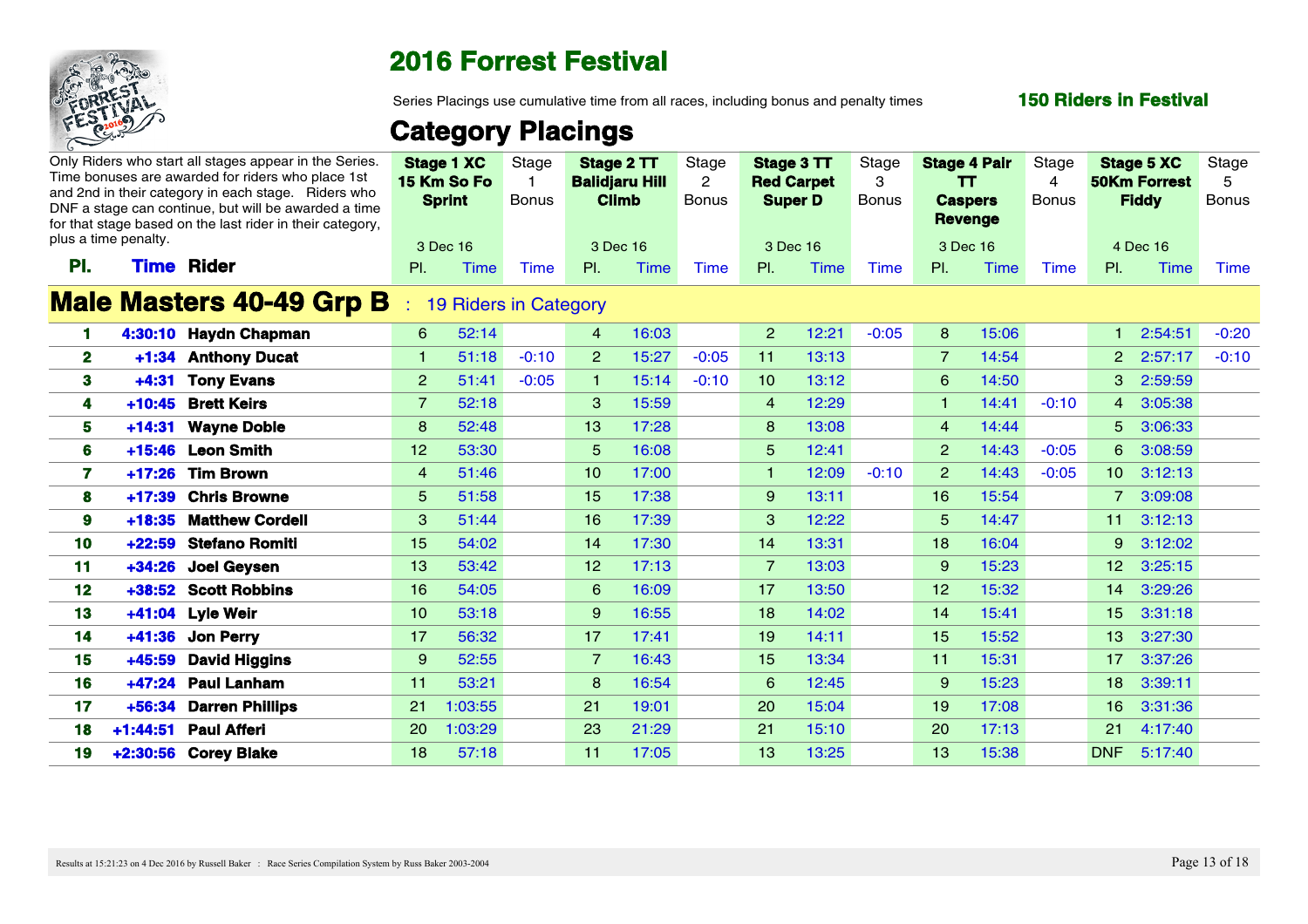

Series Placings use cumulative time from all races, including bonus and penalty times

### **150 Riders in Festival**

|                                                                                                                                                                          |             | Only Riders who start all stages appear in the Series.<br>Time bonuses are awarded for riders who place 1st |                        | Stage 1 XC<br>15 Km So Fo | Stage       |                       | Stage 2 TT<br><b>Balidjaru Hill</b> | Stage   |                 | Stage 3 TT<br><b>Red Carpet</b> | Stage   |                                    | <b>Stage 4 Pair</b><br>TT. | Stage        | <b>Stage 5 XC</b><br><b>50Km Forrest</b> |                 | Stage |
|--------------------------------------------------------------------------------------------------------------------------------------------------------------------------|-------------|-------------------------------------------------------------------------------------------------------------|------------------------|---------------------------|-------------|-----------------------|-------------------------------------|---------|-----------------|---------------------------------|---------|------------------------------------|----------------------------|--------------|------------------------------------------|-----------------|-------|
| and 2nd in their category in each stage. Riders who<br>DNF a stage can continue, but will be awarded a time<br>for that stage based on the last rider in their category, |             |                                                                                                             | <b>Sprint</b><br>Bonus |                           |             | <b>Climb</b><br>Bonus |                                     |         | <b>Super D</b>  | Bonus                           |         | <b>Caspers</b><br>Bonus<br>Revenge |                            | <b>Fiddy</b> |                                          | Bonus           |       |
| plus a time penalty.                                                                                                                                                     |             |                                                                                                             |                        | 3 Dec 16                  |             |                       | 3 Dec 16                            |         |                 | 3 Dec 16                        |         |                                    | 3 Dec 16                   |              | 4 Dec 16                                 |                 |       |
| PL.                                                                                                                                                                      | <b>Time</b> | Rider                                                                                                       | $PL =$                 | <b>Time</b>               | <b>Time</b> | $\mathsf{PI}$ .       | Time                                | Time    | $\mathsf{PI}$ . | Time                            | Time    | PI.                                | <b>Time</b>                | Time         | PI.                                      | <b>Time</b>     | Time  |
|                                                                                                                                                                          |             | <b>Female Masters 40-49</b> : 5 Riders in Category                                                          |                        |                           |             |                       |                                     |         |                 |                                 |         |                                    |                            |              |                                          |                 |       |
|                                                                                                                                                                          |             | 5:00:30 Lou Carrington                                                                                      |                        | 56:16                     | $-0:10$     |                       | 17:49                               | $-0:10$ |                 | 14:57                           | $-0:10$ |                                    | 16:46                      | $-0:10$      |                                          | $3:15:42 -0:20$ |       |
|                                                                                                                                                                          |             | +44:28 Marlene Gojanovic                                                                                    |                        | 4 1:06:20                 |             | $\sim$ 2              | 20:19                               | $-0:05$ | -3              | 16:08                           |         | 5.                                 | 18:42                      |              |                                          | 2 3:43:44 -0:10 |       |
|                                                                                                                                                                          |             | +53:20 Celia Lanham                                                                                         |                        | 2 1:02:47                 | $-0:05$     |                       | 20:57                               |         | 4               | 16:40                           |         |                                    | 2 17:39                    | $-0:05$      | 3 3:55:57                                |                 |       |
|                                                                                                                                                                          |             | +1:07:26 Anita Cunningham                                                                                   |                        | $3 \quad 1:04:44$         |             | -3                    | 20:24                               |         | 5 <sup>5</sup>  | 16:55                           |         |                                    | 18:30                      |              | 4 4:07:23                                |                 |       |
|                                                                                                                                                                          |             | 5 +1:13:41 Anja Giese                                                                                       |                        | 5 1:06:39                 |             | 6                     | 23:12                               |         | $\overline{2}$  | 15:29                           | $-0:05$ |                                    | 17:59                      |              | 5 4:10:57                                |                 |       |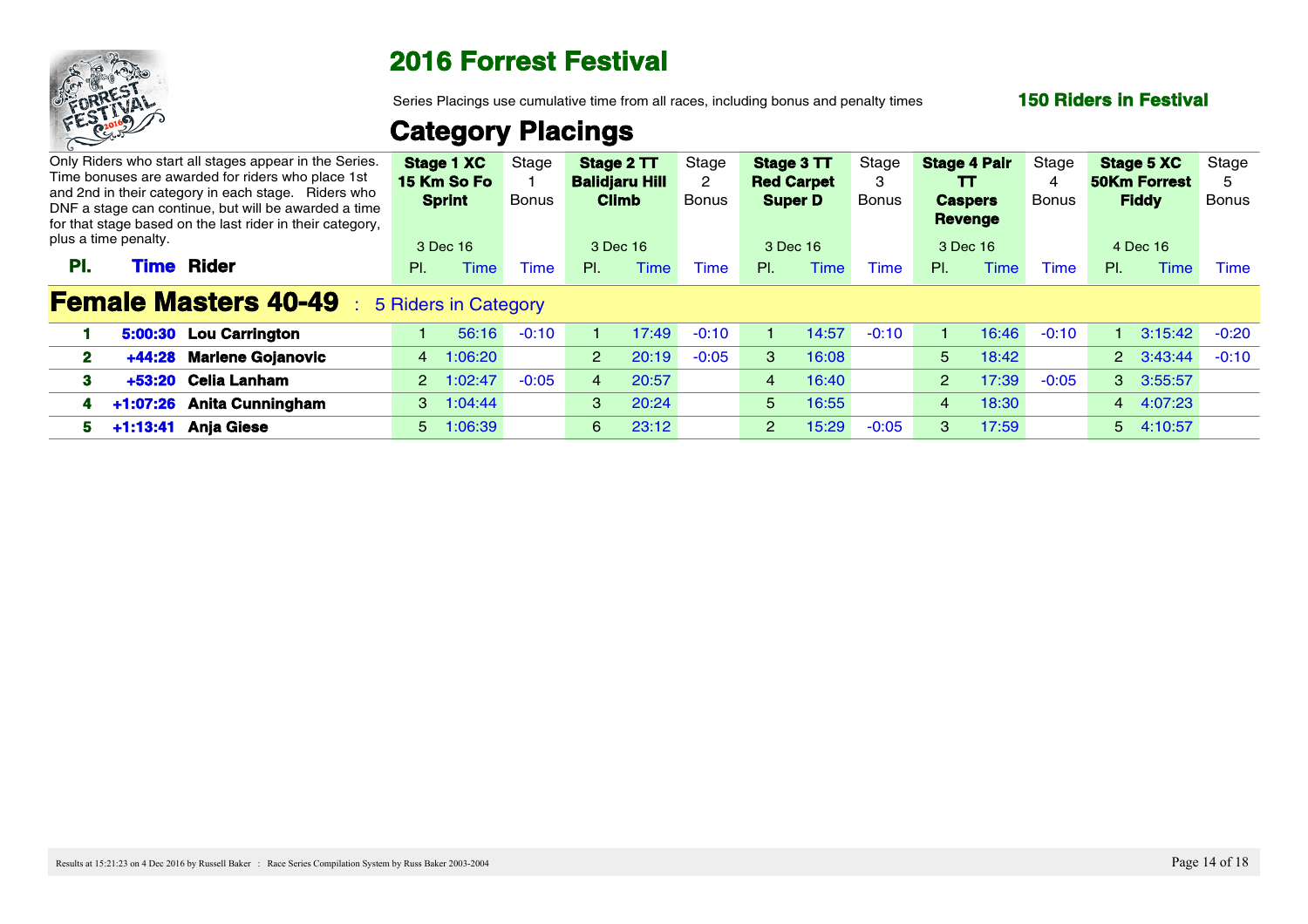

Series Placings use cumulative time from all races, including bonus and penalty times

### **150 Riders in Festival**

|     | plus a time penalty. | Only Riders who start all stages appear in the Series.<br>Time bonuses are awarded for riders who place 1st<br>and 2nd in their category in each stage. Riders who<br>DNF a stage can continue, but will be awarded a time<br>for that stage based on the last rider in their category. |                 | <b>Stage 1 XC</b><br>15 Km So Fo<br><b>Sprint</b><br>3 Dec 16 | Stage<br><b>Bonus</b> | Stage 2 TT<br><b>Balidjaru Hill</b><br><b>Climb</b><br>3 Dec 16 |             | Stage<br><b>Bonus</b> | Stage 3 TT<br><b>Red Carpet</b><br><b>Super D</b><br>3 Dec 16 |             | Stage<br>3<br><b>Bonus</b> | <b>Stage 4 Pair</b><br>$\mathbf{T}$<br><b>Caspers</b><br><b>Revenge</b><br>3 Dec 16 |       | Stage<br>-4<br><b>Bonus</b> | <b>Stage 5 XC</b><br><b>50Km Forrest</b><br><b>Fiddy</b><br>4 Dec 16 |         | Stage<br><b>Bonus</b> |
|-----|----------------------|-----------------------------------------------------------------------------------------------------------------------------------------------------------------------------------------------------------------------------------------------------------------------------------------|-----------------|---------------------------------------------------------------|-----------------------|-----------------------------------------------------------------|-------------|-----------------------|---------------------------------------------------------------|-------------|----------------------------|-------------------------------------------------------------------------------------|-------|-----------------------------|----------------------------------------------------------------------|---------|-----------------------|
| PI. | <b>Time</b>          | Rider                                                                                                                                                                                                                                                                                   | PI.             | Time                                                          | <b>Time</b>           | PI.                                                             | <b>Time</b> | <b>Time</b>           | PI.                                                           | <b>Time</b> | Time                       | PI.                                                                                 | Time  | Time                        | PI.                                                                  | Time    | Time                  |
|     |                      | <b>Male Super Masters 50-59</b>                                                                                                                                                                                                                                                         |                 | <b>18 Riders in Category</b>                                  |                       |                                                                 |             |                       |                                                               |             |                            |                                                                                     |       |                             |                                                                      |         |                       |
|     |                      | 3:58:58 Brian John                                                                                                                                                                                                                                                                      |                 | 45:02                                                         | $-0:10$               |                                                                 | 13:47       | $-0:05$               |                                                               | 12:02       | $-0:10$                    |                                                                                     | 13:48 | $-0:10$                     |                                                                      | 2:35:14 | $-0:20$               |
| -2  |                      | +2:55 Phil Anderson                                                                                                                                                                                                                                                                     | 2 <sup>2</sup>  | 45:14                                                         | $-0:05$               |                                                                 | 12:56       | $-0:10$               | 3                                                             | 12:11       |                            | $\mathbf{2}$                                                                        | 14:23 | $-0:05$                     | 2 2:37:39                                                            |         | $-0:10$               |
|     |                      | +8:30 Salvatore Parenti                                                                                                                                                                                                                                                                 | 6 <sup>1</sup>  | 47:42                                                         |                       | $\mathbf{3}$                                                    | 13:50       |                       | $\overline{2}$                                                | 12:03       | $-0:05$                    | -5                                                                                  | 14:39 |                             | 3 2:39:19                                                            |         |                       |
|     |                      | +8:56 Scott Murchison                                                                                                                                                                                                                                                                   | $\overline{4}$  | 46:39                                                         |                       | 5 <sup>5</sup>                                                  | 14:35       |                       | 5                                                             | 12:36       |                            |                                                                                     | 14:31 |                             | 4 2:39:33                                                            |         |                       |
| 5   |                      | +14:12 Mark Geary                                                                                                                                                                                                                                                                       | $\mathbf{3}$    | 45:50                                                         |                       | $\overline{4}$                                                  | 14:24       |                       | 6                                                             | 12:37       |                            | 3                                                                                   | 14:29 |                             | 5 2:45:50                                                            |         |                       |
| -6  |                      | +19:24 Rob King                                                                                                                                                                                                                                                                         | 5 <sup>5</sup>  | 47:41                                                         |                       | 6                                                               | 15:12       |                       | $\overline{4}$                                                | 12:26       |                            | -6                                                                                  | 14:59 |                             | 6 2:48:04                                                            |         |                       |
|     |                      | +30:30 Greg Taylor                                                                                                                                                                                                                                                                      | $\overline{7}$  | 50:00                                                         |                       | $\overline{7}$                                                  | 15:23       |                       | -9                                                            | 13:06       |                            |                                                                                     | 15:17 |                             | 7 2:55:42                                                            |         |                       |
|     | $+43:21$             | <b>Grant Macken</b>                                                                                                                                                                                                                                                                     | 8               | 51:02                                                         |                       | 8                                                               | 16:04       |                       | 11 <sub>1</sub>                                               | 13:29       |                            | 14                                                                                  | 15:46 |                             | 9 3:05:58                                                            |         |                       |
|     | $+50:06$             | <b>David MacAuley</b>                                                                                                                                                                                                                                                                   | 13 <sup>7</sup> | 53:48                                                         |                       | 14                                                              | 17:39       |                       | 8                                                             | 12:58       |                            | 13 <sup>°</sup>                                                                     | 15:45 |                             | 10 3:08:54                                                           |         |                       |
| 10  | $+1:00:41$           | <b>Gordon Scrim</b>                                                                                                                                                                                                                                                                     | $10-10$         | 52:25                                                         |                       | 10 <sup>1</sup>                                                 | 17:10       |                       | 14                                                            | 14:26       |                            | 8                                                                                   | 15:32 |                             | 11 3:20:06                                                           |         |                       |
| 11  |                      | 1:02:07 Mick Ritchie                                                                                                                                                                                                                                                                    | 12 <sup>7</sup> | 53:38                                                         |                       | 13 <sup>°</sup>                                                 | 17:18       |                       | 12 <sup>7</sup>                                               | 13:37       |                            | 11 <sub>1</sub>                                                                     | 15:43 |                             | 12 3:20:49                                                           |         |                       |
| 12  |                      | +1:04:58 Stewart Coff                                                                                                                                                                                                                                                                   | $9^{\circ}$     | 51:56                                                         |                       | 9                                                               | 16:09       |                       | $\overline{7}$                                                | 12:54       |                            | 9                                                                                   | 15:37 |                             | 15 3:27:20                                                           |         |                       |
| 13  | $+1:13:39$           | <b>Andrew Klapche</b>                                                                                                                                                                                                                                                                   |                 | 15 1:00:23                                                    |                       | 11                                                              | 17:11       |                       | 16 <sup>1</sup>                                               | 14:54       |                            | 17                                                                                  | 17:25 |                             | 13 3:22:44                                                           |         |                       |
| 14  |                      | +1:14:51 Eric Caesar                                                                                                                                                                                                                                                                    |                 | 14 1:00:08                                                    |                       | 15 <sup>2</sup>                                                 | 18:13       |                       | 13 <sup>°</sup>                                               | 14:18       |                            | 11 <sub>1</sub>                                                                     | 15:43 |                             | 14 3:25:27                                                           |         |                       |
| 15  |                      | +1:32:05 Paul Field                                                                                                                                                                                                                                                                     |                 | 16 1:00:26                                                    |                       | 16                                                              | 19:17       |                       | 18                                                            | 15:03       |                            | 18                                                                                  | 17:40 |                             | 16 3:38:37                                                           |         |                       |
| 16. |                      | +1:46:16 Michael Lentini                                                                                                                                                                                                                                                                |                 | 19 1:03:00                                                    |                       | 19 <sup>°</sup>                                                 | 21:59       |                       | 15                                                            | 14:49       |                            | 19                                                                                  | 17:50 |                             | 17 3:47:36                                                           |         |                       |
| 17. |                      | +2:13:00 Umberto Scolaro                                                                                                                                                                                                                                                                |                 | 18 1:02:10                                                    |                       | 17 <sup>2</sup>                                                 | 19:42       |                       | 19 <sup>°</sup>                                               | 15:27       |                            | 15                                                                                  | 16:59 |                             | 19 <sup>°</sup><br>4:17:40                                           |         |                       |
| 18  |                      | +2:18:51 Darrell Lett                                                                                                                                                                                                                                                                   |                 | 20 1:07:48                                                    |                       | 21                                                              | 22:52       |                       | 21                                                            | 16:23       |                            | 21                                                                                  | 19:48 |                             | 18 4:10:58                                                           |         |                       |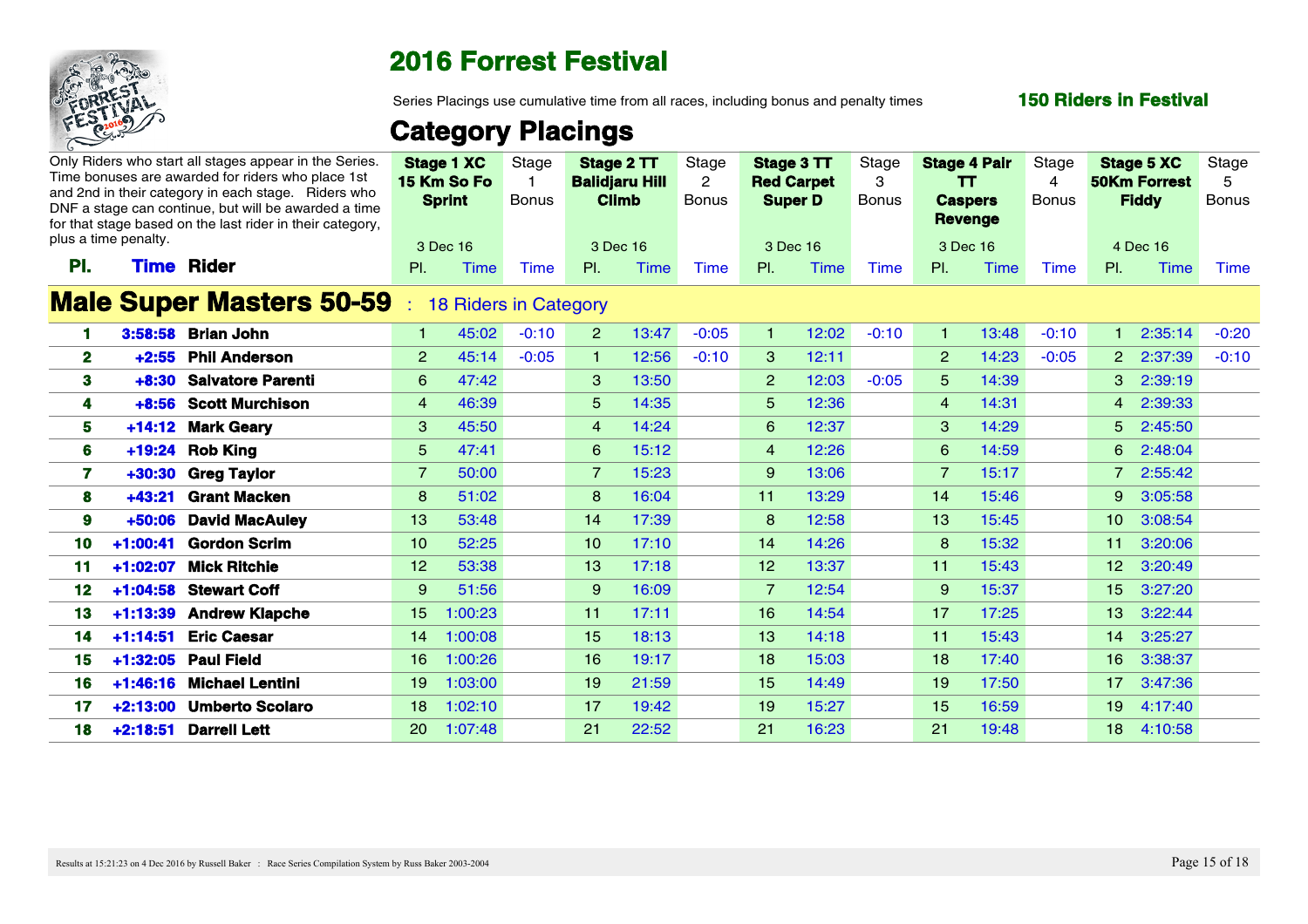

Series Placings use cumulative time from all races, including bonus and penalty times

### **150 Riders in Festival**

| Only Riders who start all stages appear in the Series.<br>Time bonuses are awarded for riders who place 1st<br>and 2nd in their category in each stage. Riders who<br>DNF a stage can continue, but will be awarded a time |     | <b>Stage 1 XC</b> Stage<br>15 Km So Fo<br><b>Sprint</b> | <b>Bonus</b> |         | <b>Balidjaru Hill</b><br><b>Climb</b> | Stage $2TT$ | Stage<br>Bonus | Stage 3 TT<br><b>Red Carpet</b> | <b>Super D</b>  | Stage<br><b>Bonus</b> |     | <b>Stage 4 Pair</b><br>TT<br><b>Caspers</b> | Stage<br><b>Bonus</b> |     | <b>Stage 5 XC</b> Stage<br><b>50Km Forrest</b><br><b>Fiddy</b> | Bonus |
|----------------------------------------------------------------------------------------------------------------------------------------------------------------------------------------------------------------------------|-----|---------------------------------------------------------|--------------|---------|---------------------------------------|-------------|----------------|---------------------------------|-----------------|-----------------------|-----|---------------------------------------------|-----------------------|-----|----------------------------------------------------------------|-------|
| for that stage based on the last rider in their category,<br>plus a time penalty.<br><b>Rider</b><br>Time<br>PI.                                                                                                           | PI. | 3 Dec 16                                                |              | Time    | 3 Dec 16<br>PL.                       | <b>Time</b> | Time           | PL.                             | 3 Dec 16<br>ime | <u>Fime</u>           | PL. | Revenge<br>3 Dec 16                         | Time                  | PI. | 4 Dec 16                                                       | Time  |
| <b>Female Super Masters 50-59</b> : 2 Riders in Category                                                                                                                                                                   |     |                                                         |              |         |                                       |             |                |                                 |                 |                       |     |                                             |                       |     |                                                                |       |
| 4:33:48 Margie Clark                                                                                                                                                                                                       |     | 52:12                                                   |              | -0:10   |                                       |             |                |                                 | 3:37            | $-0:10$               |     |                                             | $-0:10$               |     | $2:56:21 -0:20$                                                |       |
| 2 +1:00:17 Gayle Ilveski                                                                                                                                                                                                   |     | 2 1:02:09                                               |              | $-0:05$ |                                       |             | $-0:05$        |                                 | 16:04           | $-0:05$               |     | 17:49                                       | $-0:05$               |     | $2 \quad 3:39:34 \quad -0:10$                                  |       |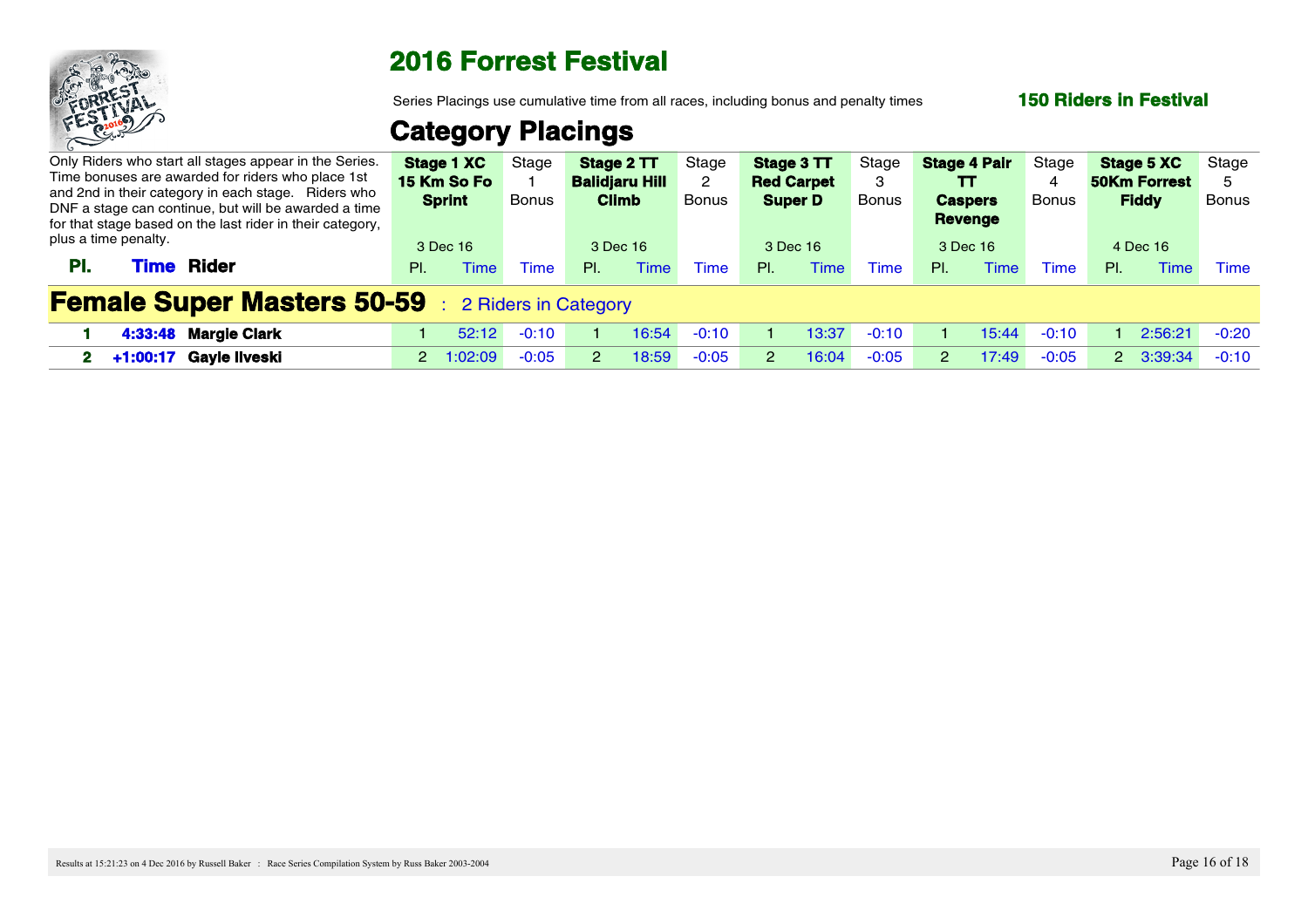

Series Placings use cumulative time from all races, including bonus and penalty times

### **150 Riders in Festival**

|                      |             | Only Riders who start all stages appear in the Series.<br>Time bonuses are awarded for riders who place 1st                                                              |             | <b>Stage 1 XC</b><br>15 Km So Fo | Stage       |    | Stage 2 TT<br><b>Balidjaru Hill</b> | Stage       |                 | Stage 3 TT<br><b>Red Carpet</b> | Stage        |     | <b>Stage 4 Pair</b><br>TT. | Stage       | <b>Stage 5 XC</b><br><b>50Km Forrest</b> |                   | Stage |
|----------------------|-------------|--------------------------------------------------------------------------------------------------------------------------------------------------------------------------|-------------|----------------------------------|-------------|----|-------------------------------------|-------------|-----------------|---------------------------------|--------------|-----|----------------------------|-------------|------------------------------------------|-------------------|-------|
|                      |             | and 2nd in their category in each stage. Riders who<br>DNF a stage can continue, but will be awarded a time<br>for that stage based on the last rider in their category, |             | <b>Sprint</b>                    | Bonus       |    | <b>Climb</b>                        | Bonus       |                 | <b>Super D</b>                  | <b>Bonus</b> |     | <b>Caspers</b><br>Revenge  | Bonus       | <b>Fiddy</b>                             |                   | Bonus |
| plus a time penalty. |             |                                                                                                                                                                          |             | 3 Dec 16                         |             |    | 3 Dec 16                            |             |                 | 3 Dec 16                        |              |     | 3 Dec 16                   |             | 4 Dec 16                                 |                   |       |
| PI.                  | <b>Time</b> | Rider                                                                                                                                                                    | PI.         | Time                             | <b>Time</b> | PL | Time                                | <b>Time</b> | $\mathsf{PI}$ . | ⊺ime                            | <b>Time</b>  | PI. | `ime                       | <b>Time</b> | PI.                                      | Time              | Time  |
|                      |             | <b>Male SuperMen 60+</b>                                                                                                                                                 |             | 5 Riders in Category             |             |    |                                     |             |                 |                                 |              |     |                            |             |                                          |                   |       |
|                      |             | 4:06:37 John Allison                                                                                                                                                     | $2^{\circ}$ | 47:18                            | $-0:05$     |    | 13:57                               | $-0:10$     |                 | 12:30                           | $-0:05$      |     | 14:22                      | $-0:10$     |                                          | 2:39:20 -0:20     |       |
|                      |             | +3:56 Nicholas Bird                                                                                                                                                      |             | 46:42                            | $-0:10$     |    | 15:56                               | $-0:05$     |                 | 11:42                           | $-0:10$      |     | 14:32                      | $-0:05$     |                                          | 2 2:42:21 -0:10   |       |
|                      |             | +1:20:55 Geoff McLennan                                                                                                                                                  |             | 3 56:56                          |             |    | 18:05<br>-3                         |             | -3              | 13:33                           |              |     | 3 15:55                    |             |                                          | 4 3:43:03         |       |
|                      |             | +1:29:56 Kent Adams                                                                                                                                                      |             | $5 - 1:02:33$                    |             |    | 20:56<br>$\overline{4}$             |             | 5               | 15:13                           |              |     | 16:43                      |             |                                          | $3\quad 3:41:08$  |       |
|                      |             | +2:03:29 Stephen Rabjones                                                                                                                                                |             | 4 1:00:31                        |             |    | 21:38<br>5                          |             | 4               | 14:35                           |              | 5.  | 18:36                      |             |                                          | $5 \quad 4:14:46$ |       |